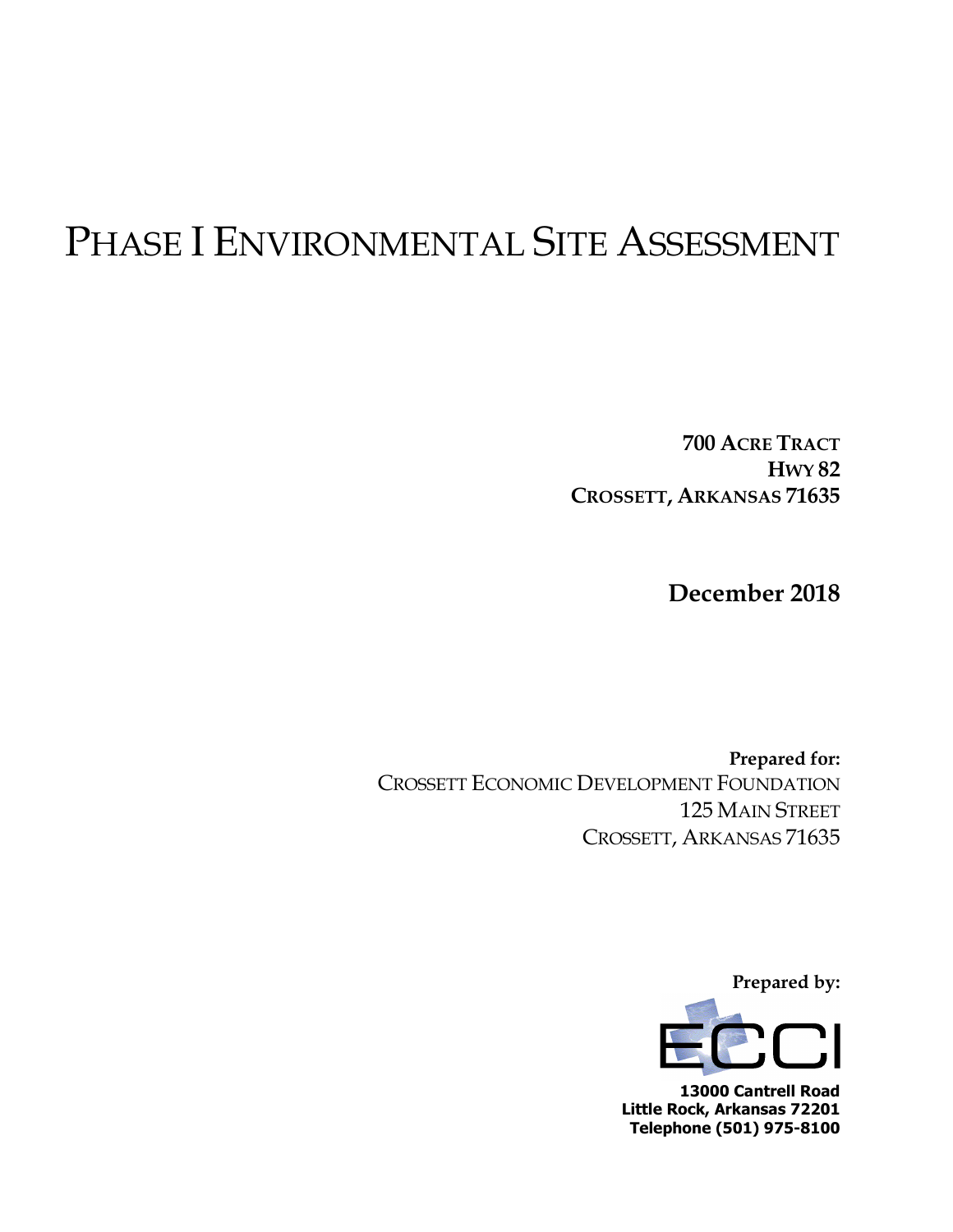# **PHASE I ENVIRONMENTAL SITE ASSESSMENT**

# **700 ACRE TRACT HWY 82 CROSSETT, ARKANSAS 71635**

ECCI Project Number: 4292-3006

# **December 2018**

# Prepared for: **CROSSETT ECONOMIC DEVELOPMENT FOUNDATION**

We declare to the best of our professional knowledge and belief, we meet the definition of *environmental professionals* as defined in §312.10 of 40 CFR 312.

We have the specific qualifications based on education, training, and experience to assess a property of the nature, history, and setting of the *subject property.* We have developed and performed all appropriate inquiries in conformance with the standard and practices set forth in 40 CFR Part 312.

I certify under penalty of law that this document and all attachments were prepared under my direction or supervision according to a system designed to assure that qualified personnel properly gather and evaluate the information submitted. The information submitted is, to the best of my knowledge and belief, true, accurate, and complete. I am aware that there are significant penalties for submitting false information (Regulation 32.607).

PREPARED BY:

JEREMY STEHLE SENIOR ENVIRONMENTAL SCIENTIST

REVIEWED BY:

ROD BREUER PRINCIPAL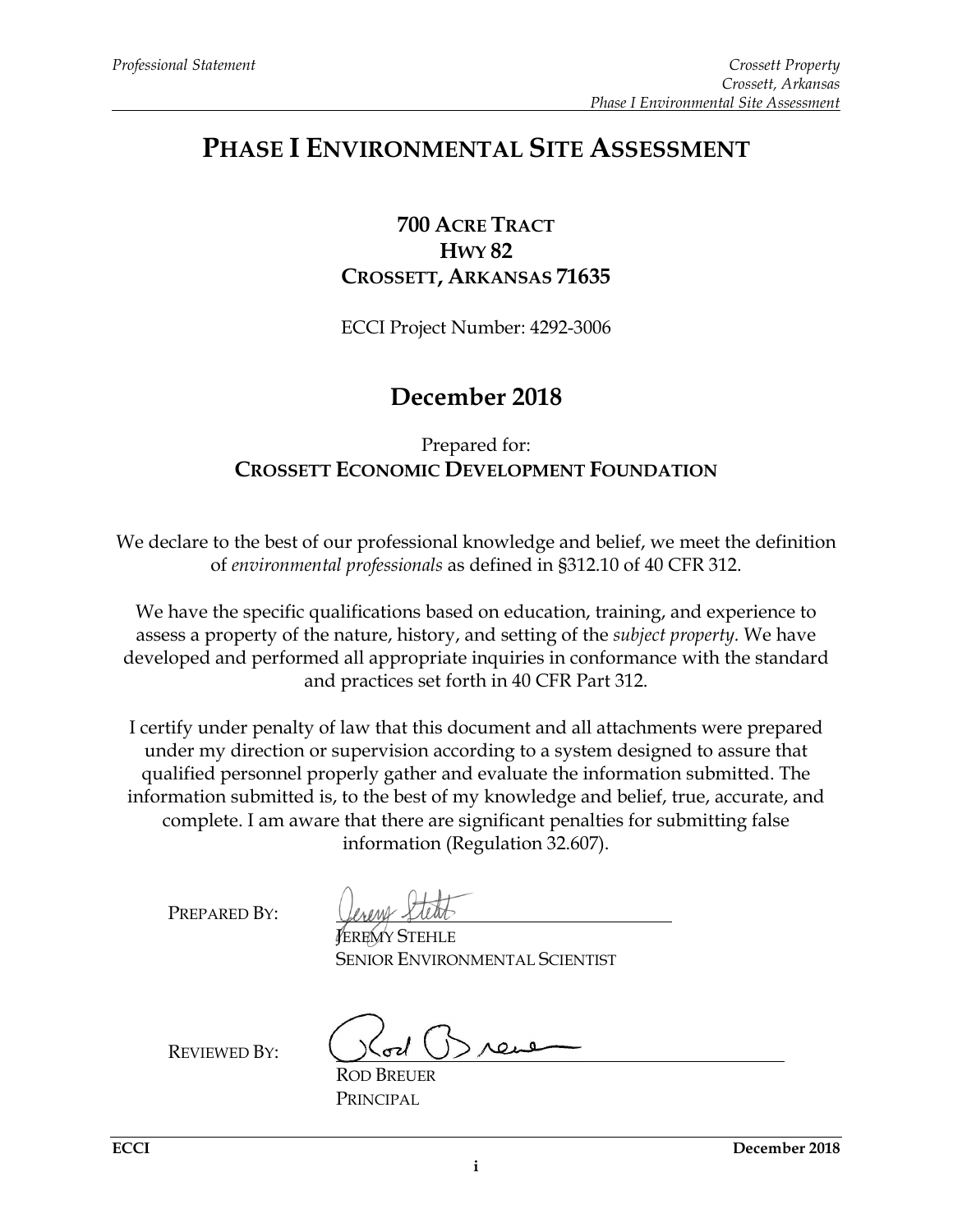# **TABLE OF CONTENTS**

| 1.0                                                                        |                                                                       |  |
|----------------------------------------------------------------------------|-----------------------------------------------------------------------|--|
| 2.0                                                                        |                                                                       |  |
| 2.1<br>2.2<br>2.2.1<br>2.2.2<br>2.2.3<br>2.2.4<br>2.3<br>2.4<br>2.5<br>2.6 |                                                                       |  |
| 3.0                                                                        |                                                                       |  |
| 3.1<br>3.2<br>3.3<br>3.4<br>3.5<br>3.6                                     | Descriptions of Structures, Roads, Other Improvements on the Site  13 |  |
| 4.0                                                                        |                                                                       |  |
| 4.1<br>4.2<br>4.3<br>4.4<br>4.5<br>4.6                                     | Commonly Known or Reasonably Ascertainable Information  14            |  |
| 5.0                                                                        |                                                                       |  |
| 5.1<br>5.2<br>5.3<br>5.4                                                   |                                                                       |  |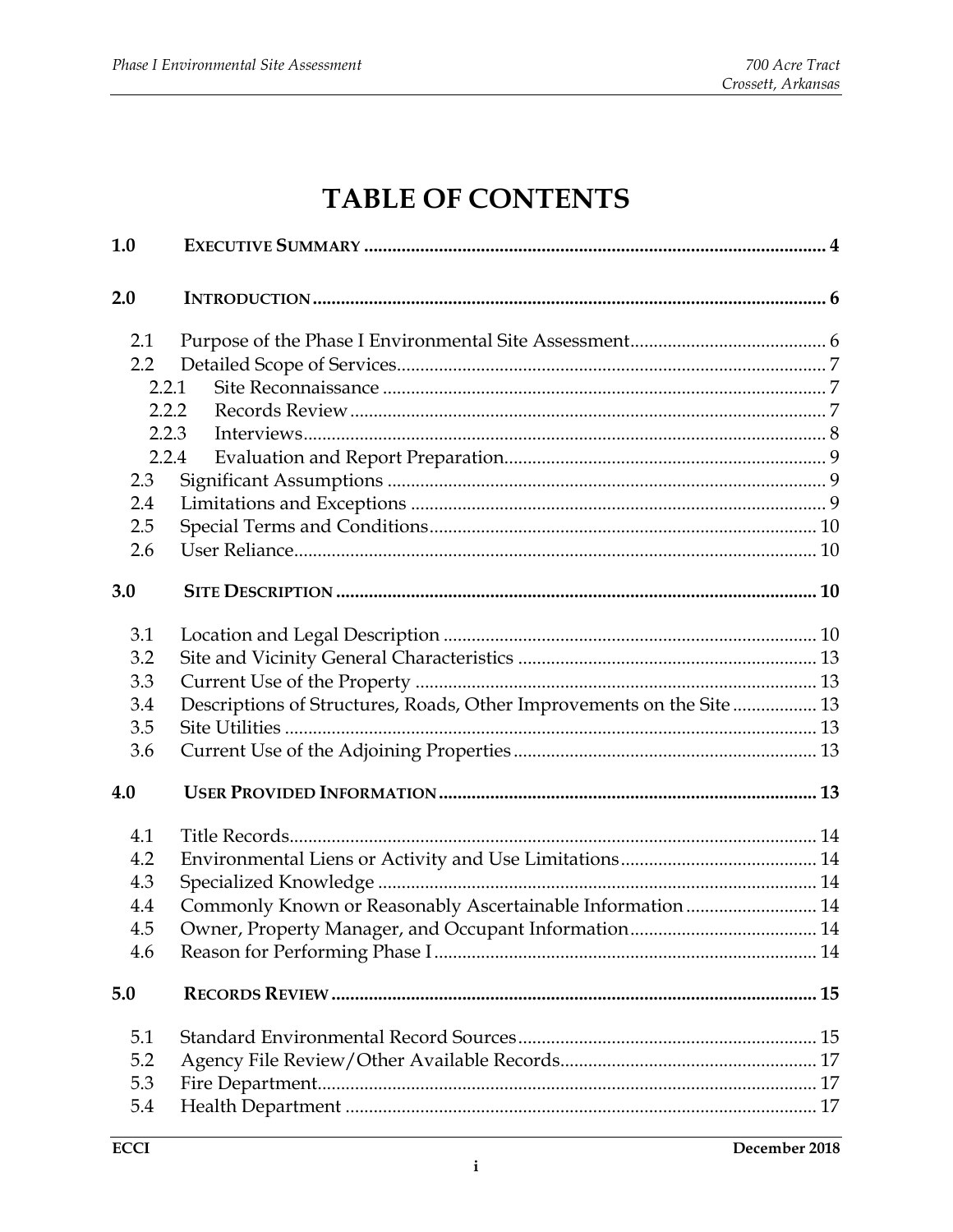| 5.5   | Specialized Information, Prior Reports and Other Documentation  17          |  |
|-------|-----------------------------------------------------------------------------|--|
| 5.6   |                                                                             |  |
| 5.6.1 |                                                                             |  |
| 5.6.2 |                                                                             |  |
| 5.6.3 |                                                                             |  |
| 5.7   |                                                                             |  |
| 5.7.1 |                                                                             |  |
| 5.7.2 |                                                                             |  |
| 5.7.3 |                                                                             |  |
| 5.8   |                                                                             |  |
| 5.9   |                                                                             |  |
| 6.0   |                                                                             |  |
| 6.1   |                                                                             |  |
| 6.2   |                                                                             |  |
| 6.3   |                                                                             |  |
|       |                                                                             |  |
| 7.0   |                                                                             |  |
| 7.1   | Interview with Historical Owner's Representative, Site Manager, Occupant 22 |  |
| 7.2   |                                                                             |  |
| 7.3   |                                                                             |  |
| 8.0   |                                                                             |  |
| 8.1   |                                                                             |  |
| 8.2   |                                                                             |  |
|       |                                                                             |  |
| 9.0   |                                                                             |  |
| 10.0  |                                                                             |  |
| 11.0  |                                                                             |  |
| 12.0  |                                                                             |  |

# **List of Tables**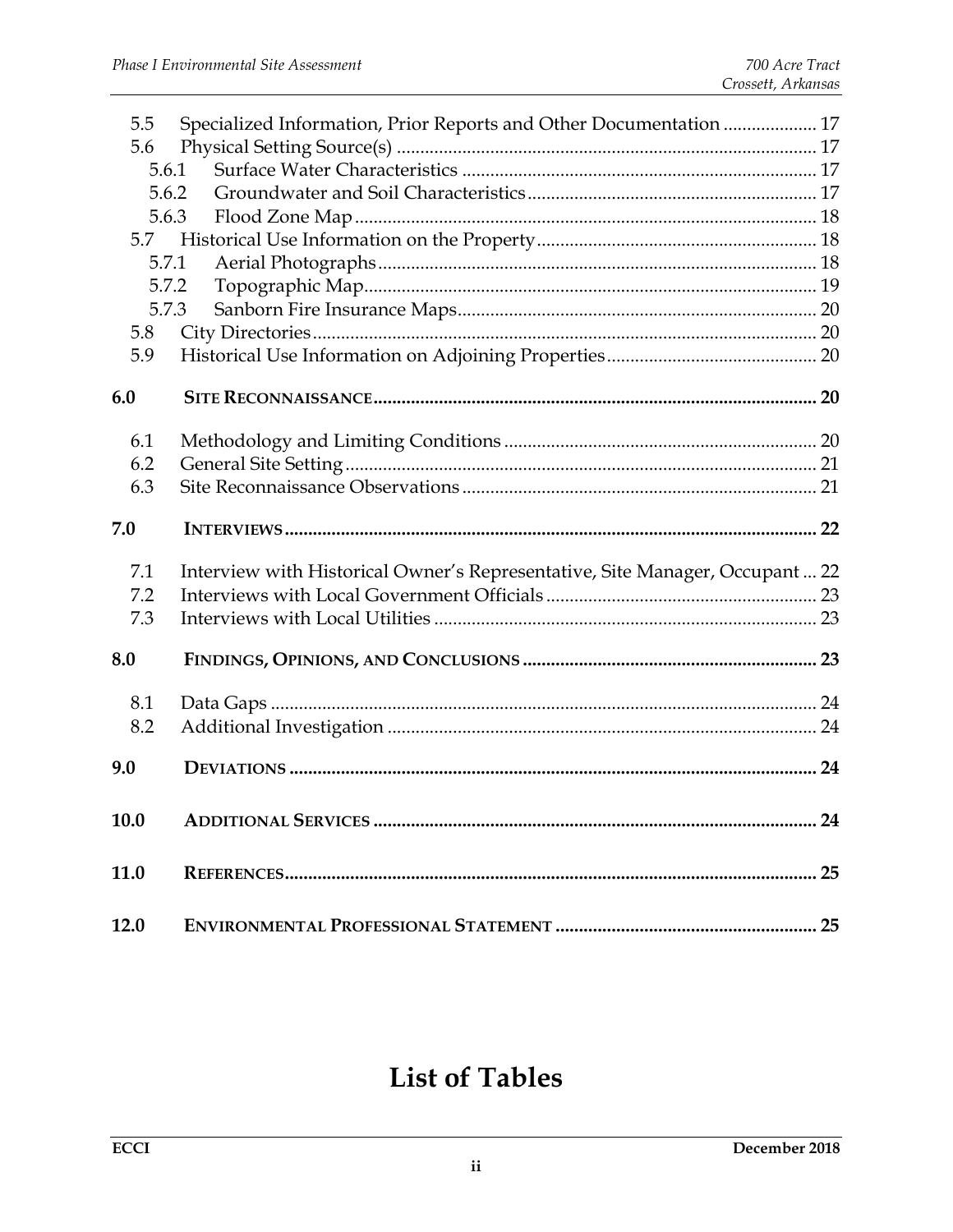# **List of Figures**

| Figure 3-3 - Aerial Photograph of General Site Layout with Adjoining Properties 12 |  |
|------------------------------------------------------------------------------------|--|

# **List of Appendices**

**Appendix A Environmental Professionals Resumes Appendix B Site Photographs Appendix C Regulatory Records Documentation Appendix D Historical and Other Research Documentation**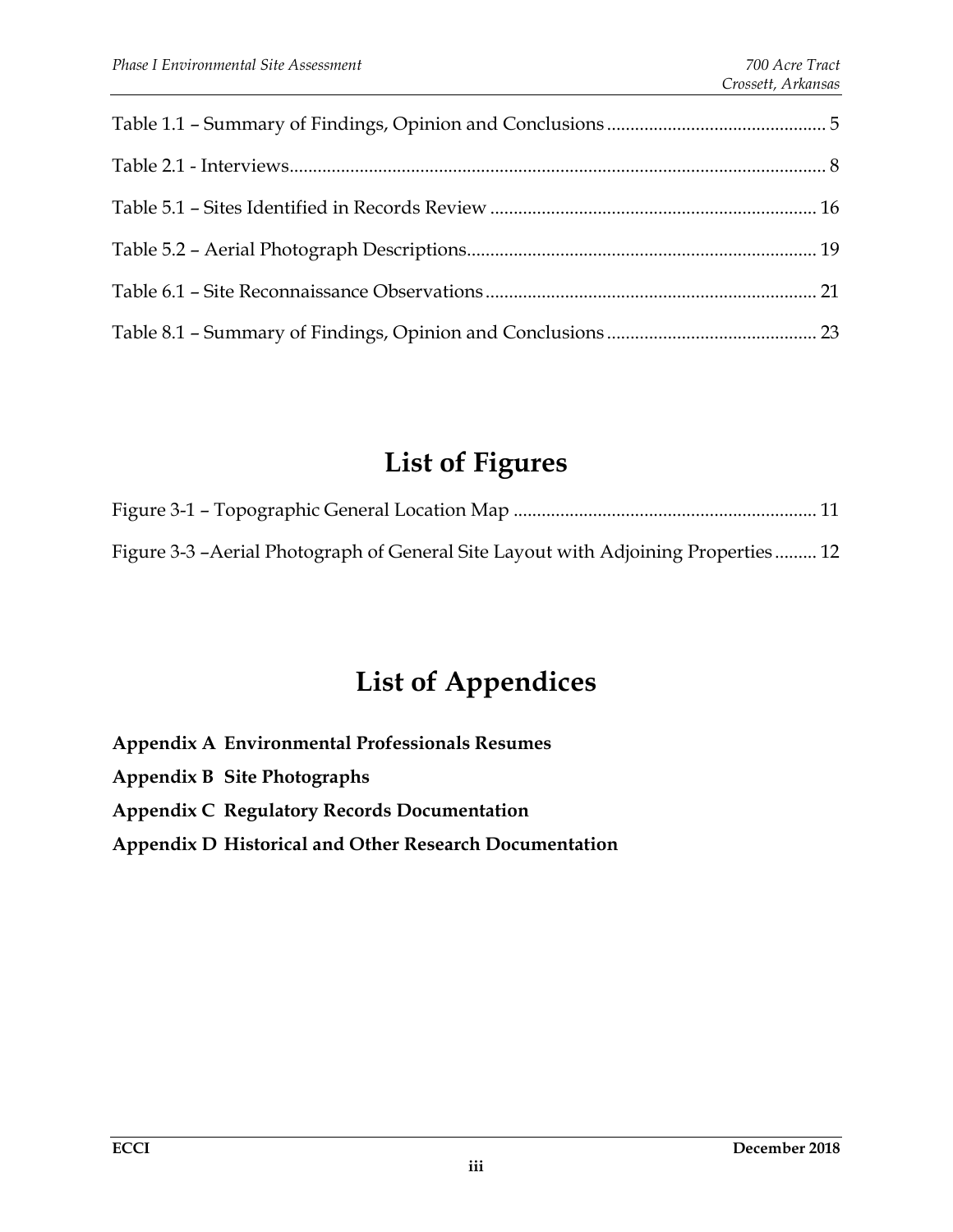#### <span id="page-5-0"></span>**1.0 Executive Summary**

ECCI has performed a Phase I Environmental Site Assessment (ESA) for the Crossett Economic Development Foundation. This Phase I ESA was performed on an approximately 700-acre tract located in Crossett, Arkansas. This Phase I ESA was performed in conformance with the scope and limitations of the American Society for Testing and Materials (ASTM) Practice E 1527 - 13, "*Environmental Site Assessments: Phase I Environmental Site Assessment,"* hereinafter referred to as the Standard. Any exceptions to, or deletions from, the Standard are discussed in Section 9.0 of this report. This report will serve to summarize the work performed by ECCI professionals as part of this project.

The purpose of this Phase I ESA on this parcel of commercial real estate is to investigate the presence of the range of contaminants within the scope of the Comprehensive Environmental Response, Compensation and Liability Act (CERCLA)(42 U.S.C. §9601) and petroleum products. This report is intended to permit a user to satisfy one of the requirements to qualify for the innocent landowner, contiguous property owner, or bona fide prospective purchaser limitations on CERCLA liability: that is, the practice that constitutes all appropriate inquiries into the previous ownership and uses of the property consistent with good commercial and customary practice.

While use of this Phase I ESA is intended to constitute all appropriate inquiries, it is not intended that its use be limited to that purpose. This report is intended primarily as an approach to conducting an inquiry designed to identify recognized environmental conditions (RECs) in connection with a property. This practice is intended to reflect a commercially prudent and reasonable inquiry.

The subject property is located south of Hwy 82 in Ashley County, in Crossett, Arkansas. The surrounding properties are utilized in the industrial sector and timber production.

**ECCI December 2018 During the course of this project, ECCI performed a site reconnaissance, reviewed federal, state, and local records, and interviewed persons familiar with the** 

**4**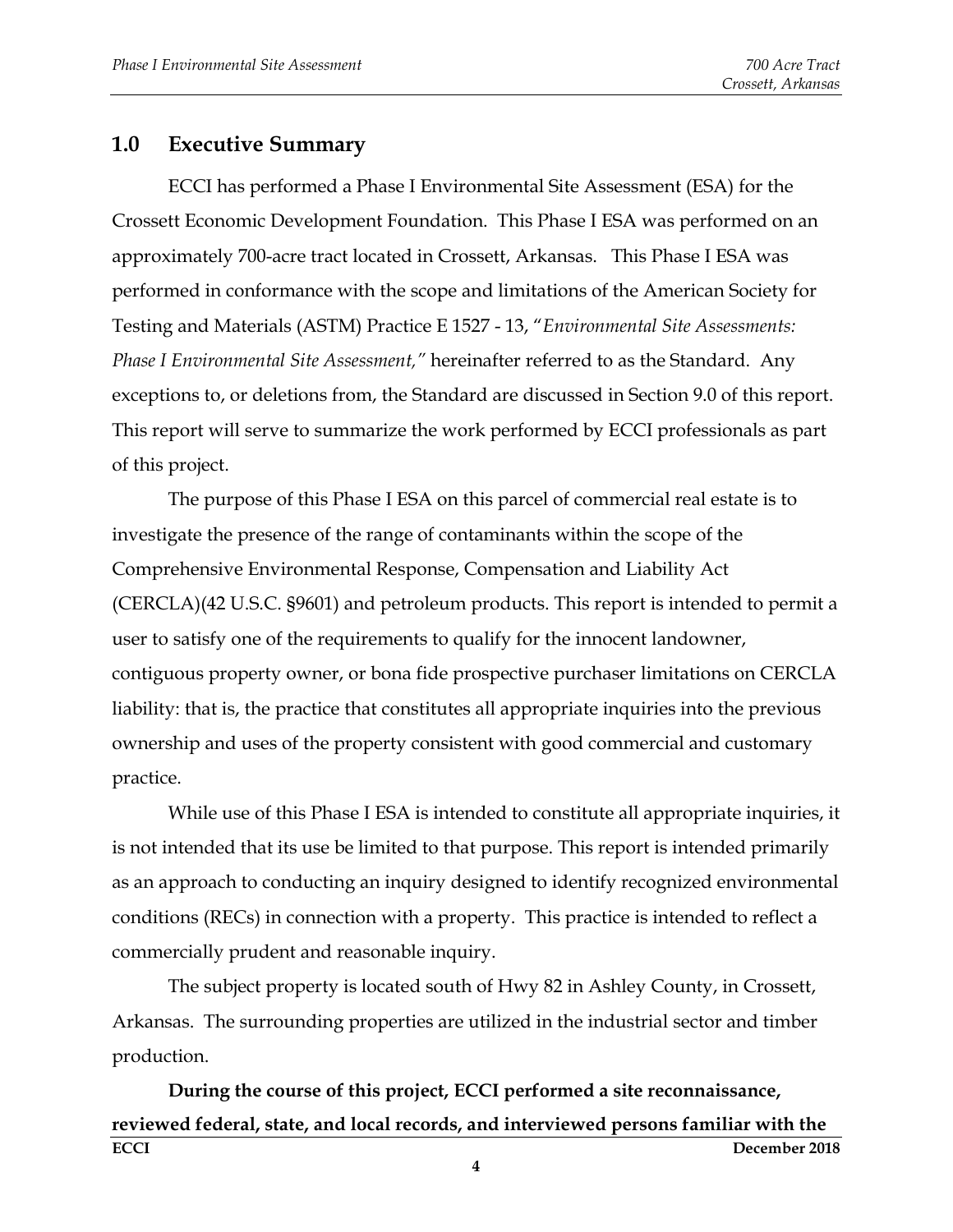**property to ascertain historical use of the property and surrounding areas. ECCI did not observe any controlled environmental conditions, historical recognized environmental conditions, or recognized environmental conditions on the subject property. Information on the findings and conclusions can be found in Table 1.1 below. Further descriptions and a summary of the site characteristics can be found in section 6.0.** 

| <b>FINDINGS</b>                                 | <b>SUMMARY</b>                                                                                                                                                                                                           |
|-------------------------------------------------|--------------------------------------------------------------------------------------------------------------------------------------------------------------------------------------------------------------------------|
|                                                 | There were no spills reported on the subject property or the<br>surrounding property.                                                                                                                                    |
| Primarily Undeveloped<br><b>Timber Property</b> | <b>OPINION AND CONCLUSION:</b><br>ECCI did not observe any controlled environmental<br>conditions, historical recognized environmental<br>conditions, or recognized environmental conditions<br>on the subject property. |

<span id="page-6-0"></span>**Table 1.1 – Summary of Findings, Opinion and Conclusions**

The western adjacent property (Alvar Resins, Inc.), is identified in the *EDR Radius Map Report* as large quantity generator of hazardous waste. At the time of site inspection, a large number of totes were observed on the east of the main building. The northeastern adjacent property (Georgia Pacific), historically chipped used railroad ties to be sold as fuel source to other industries. ECCI did not observe any above ground storage tanks, ponds, pits, or lagoons. There were no records indicating that a reportable quantity release had occurred on these sites, however these sites could represent a "*material threat*" to the 700-acre tract property. Therefore, these sites could be considered to represent a potential material threat.

ECCI assumes that information provided by persons interviewed for this project is correct. The investigation is limited to visually observable environmental conditions present on the property at the time of the site inspection. Whenever possible, adjoining properties were visually inspected. This report and all work performed in conjunction with this report is for the exclusive use of the Crossett Economic Development Foundation and their agents or assigns. Other entities or individuals may only rely on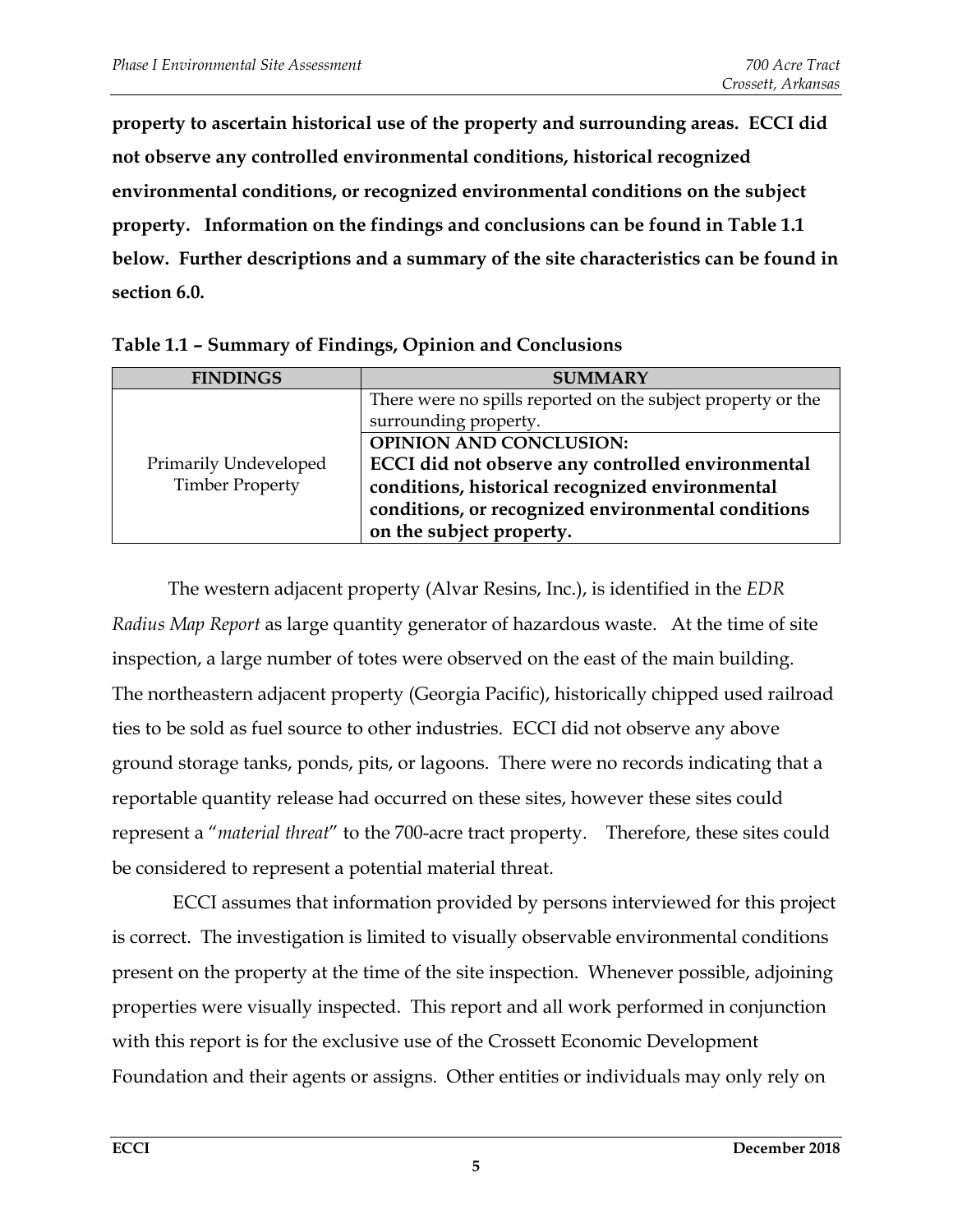this report with the express written consent of the Crossett Economic Development Foundation and ECCI.

There were no records indicating that a reportable quantity release had occurred on the site. the site could represent a "*material threat*" to the L'Oréal property if any of the tanks were to fail. ECCI did not have access to the adjacent property to determine if there was evidence of damage or deterioration serious enough to cause or contribute to a release of the tank contents. Without access to the property, the condition of the tanks and secondary containment could not be determined. Therefore, the tank farm is considered to represent a potential material threat.

# <span id="page-7-0"></span>**2.0 Introduction**

#### <span id="page-7-1"></span>**2.1 Purpose of the Phase I Environmental Site Assessment**

ECCI was authorized by the Crossett Economic Development Foundation to perform a Phase I ESA on the 700-acre tract of property located south of Highway 82 in Ashley County in the eastern portion of Crossett, Arkansas. The subject property is currently utilized for timber production.

The purpose of this Phase I ESA is to identify and describe past uses of the property which involved hazardous substances or petroleum products and existing or potential recognized environmental conditions, controlled recognized environmental condition, or historical recognized environmental conditions (as defined by ASTM Practice E 1527-13) in connection with the Property. A **Recognized Environmental Condition** (REC) is defined in the Standard as the presence or likely presence of any hazardous substances or petroleum products in, on, or at a property: (1) due to any release to the environment; (2) under conditions indicative of a release to the environment; or (3) under conditions that pose a material threat of a future release to the environment. A **controlled recognized environmental condition** is defined as a recognized environmental condition resulting from a past release of hazardous substances or petroleum products that has been addressed to the satisfaction of the applicable regulatory authority, with hazardous substances or petroleum products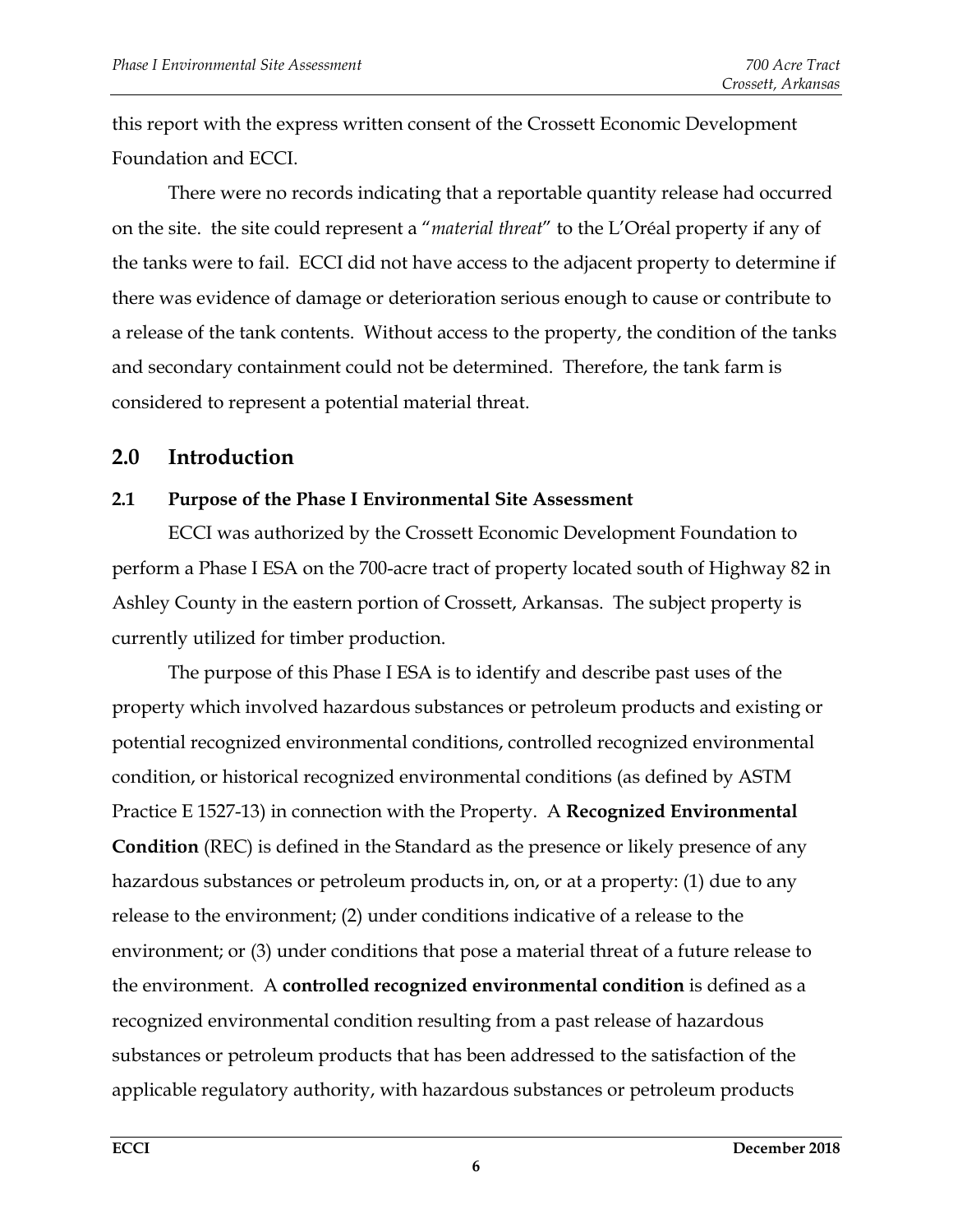allowed to remain in place subject to the implementation of required controls. A **historical recognized environmental condition** is defined as a past release of any hazardous substances or petroleum products that has occurred in connection with the property and has been addressed to the satisfaction of the applicable regulatory authority or meet unrestricted use criteria established by a regulatory authority, without subjecting the property to any required controls. A *de minimis* **condition** is a condition that generally does not present a threat to human health or the environment and that generally would not be the subject of an enforcement action if brought to the attention of appropriate governmental agencies. *De minimis* conditions are not Recognized Environmental Conditions.

#### <span id="page-8-0"></span>**2.2 Detailed Scope of Services**

The Standard identifies four (4) component parts of a Phase I ESA. The components are site reconnaissance, records review, interviews, and evaluation and report preparation. The scope of work developed for this project as defined by the four (4) components is as follows:

#### **2.2.1 Site Reconnaissance**

<span id="page-8-1"></span>Mr. Jeremy Stehle with ECCI conducted a site visit on the subject property located in Crossett, Arkansas on December 5, 2018. The purpose of the visit was to visually and physically observe the property and any structures located on the subject property. During the visit, the environmental professional noted information about the general conditions and site setting of the subject property. The objective of the site visit was to obtain information to identify and describe past uses of the property which involved hazardous substances or petroleum products and to identify potential RECs associated with the property.

#### **2.2.2 Records Review**

<span id="page-8-2"></span>A review of reasonably ascertainable federal and state records was performed to help identify RECs in connection with the property. ECCI obtains federal and state records from Environmental Data Resources (EDR) in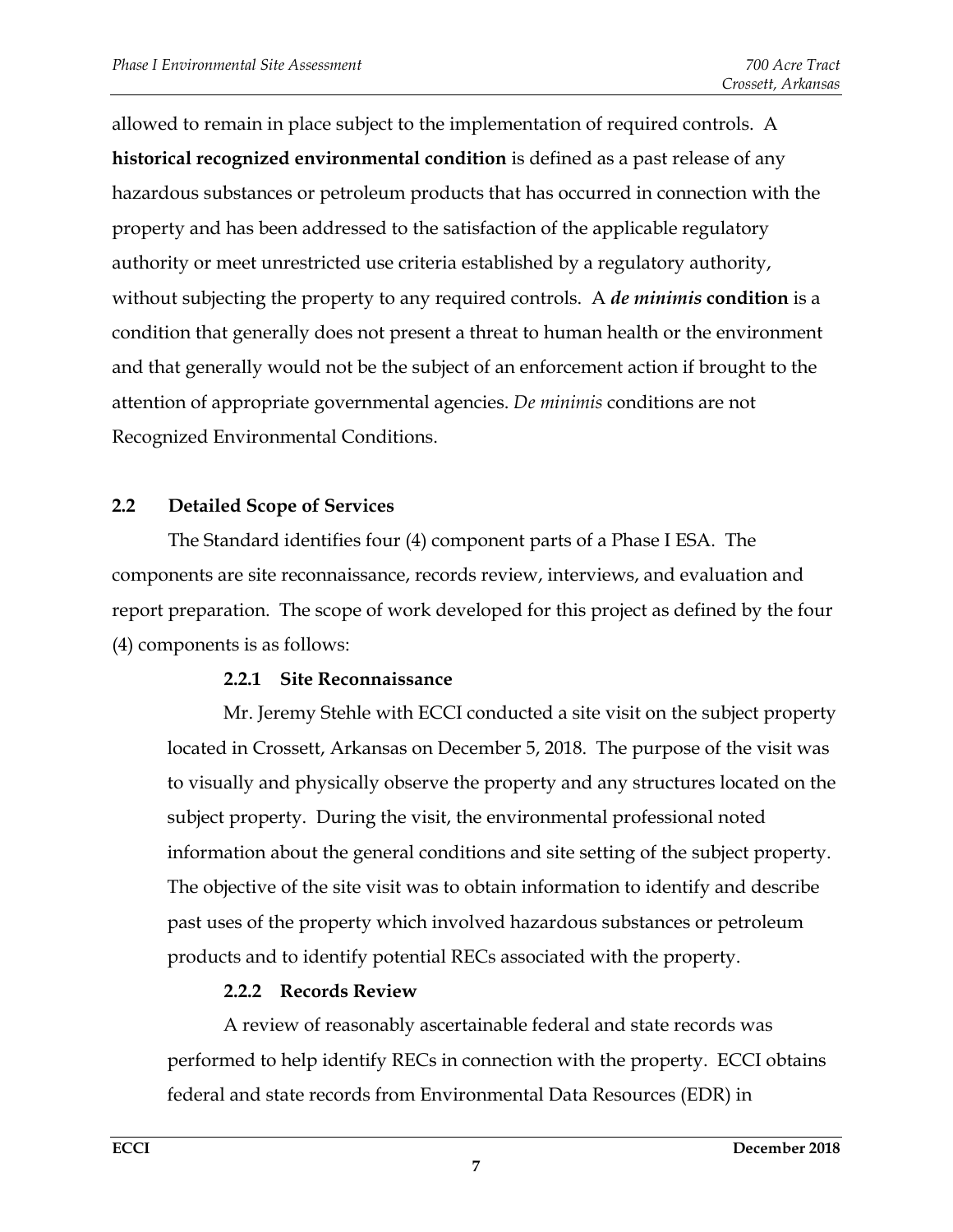Southport, Connecticut. Standard environmental record sources reviewed

included:

- National Priorities List (NPL);
- CERCLIS List;
- CERCLIS NFRAP Site List;
- RCRA CORRACTS;
- RCRA Transportation, Storage, and Disposal Facilities;
- RCRA Generators List;
- Federal institutional control/engineering control registries;
- Federal ERNS List;
- State and tribal lists of hazardous waste sites identified for investigation or remediation;
- Emergency Response Notification System List;
- State Remedial Action Site List;
- State and Tribal Landfill List;
- State and Tribal Voluntary Cleanup Sites;
- State and Tribal Brownfields Sites;
- State and Tribal Registered and Leaking Storage Tank Lists;
- Local Brownfields Lists;
- Local Lists of Landfills/SWDS; and
- Registered Storage Tanks.

ECCI also reviewed the current United States Geological Survey (USGS)

7.5 Minute Topographic Maps. This is a standard source for information regarding the physical setting of the property. Historical use information was obtained by reviewing available standard historical sources, which included aerial photographs. Sanborn Fire Insurance Maps and City Directories were accessed for review through EDR.

#### **2.2.3 Interviews**

<span id="page-9-0"></span>In order to obtain information about current and historical use of the property and to attempt to identify any recognized environmental conditions, ECCI interviewed the following personnel.

#### <span id="page-9-1"></span>**Table 2.1 - Interviews**

|                  | Name and Number | <b>Duration of Occupancy</b> |
|------------------|-----------------|------------------------------|
| Current Owner    | Mike Smith      | 48 years                     |
| Representative   | 479-631-1321    |                              |
| Key Site Manager | N/A             | N/A                          |

**ECCI December 2018**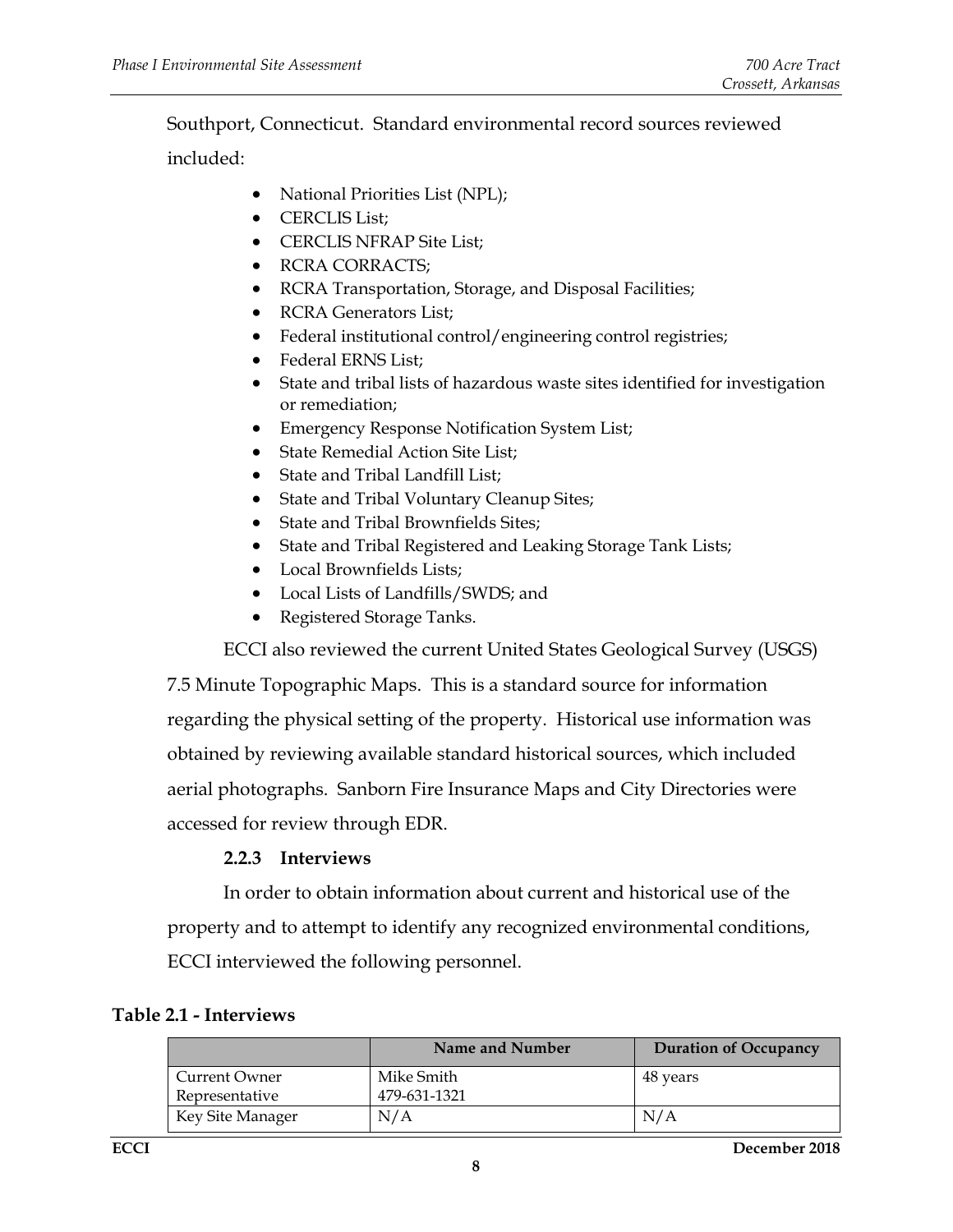| <b>Current Occupants</b> | City of Crossett and Weyerhaeuser | N/A         |
|--------------------------|-----------------------------------|-------------|
| Historical               | Plum Creek                        | Unavailable |
| Owner/Occupants          |                                   |             |

Information from these interviews is summarized in Section 7.0 of this report.

#### **2.2.4 Evaluation and Report Preparation**

<span id="page-10-0"></span>The final report for this project was prepared by Environmental Professionals and reviewed for technical quality by an Environmental Professional as defined by the Standard. The report includes all documentation to support the analysis, opinions, and conclusions found herein. The documentation is of sufficient detail to reconstruct all research at a later date, if necessary, as required by the Standard.

#### <span id="page-10-1"></span>**2.3 Significant Assumptions**

This Phase I ESA was conducted in accordance with ASTM Standard Practice ASTM E 1527-13 to insure that methodologies used constitute appropriate inquiry into the prior uses of the property consistent with good commercial and customary practice in order to identify and analyze environmental conditions that constitute existing, past, or potential environmental risks associated with a property. Performance, in accord with these standards is intended to reduce, but not eliminate uncertainty with respect to the potential for RECs associated with a property. This report is designed to satisfy the requirements for the innocent landowner, contiguous property owner, or bona fide prospective purchaser limitations on CERCLA liability as defined in 42 USC 9601(35) B. ECCI assumes that information provided by persons interviewed for this project is correct.

#### <span id="page-10-2"></span>**2.4 Limitations and Exceptions**

**ECCI December 2018** The information presented and conclusions made in this report are based upon the site inspection, interviews and records review performed by ECCI. The assessment

**9**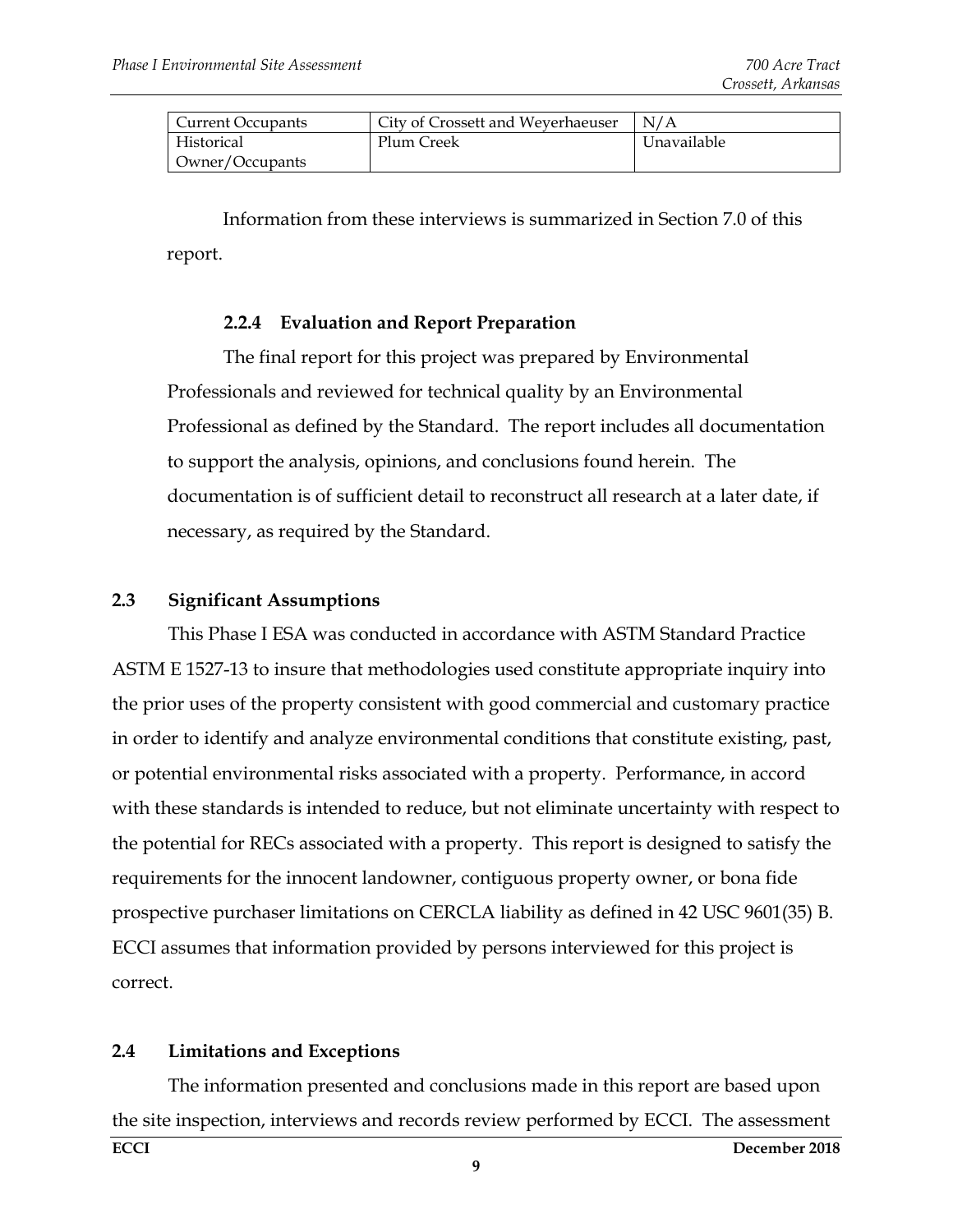is limited to visually observable environmental conditions present on the properties at the time of the site inspection. Specific assessments of the following potential environmental conditions are *excluded* from this project: asbestos, lead-based paint, potential radon gas hazards, lead in drinking water, wetlands, regulatory compliance, cultural and historic resources, industrial hygiene, health and safety, ecological resources, endangered species, indoor air quality, biological agents and mold.

# <span id="page-11-0"></span>**2.5 Special Terms and Conditions**

The scope of work provided by ECCI and approved by the client contained no special terms and conditions to the investigation.

#### <span id="page-11-1"></span>**2.6 User Reliance**

The report may be distributed and relied upon by Crossett Economic Development Foundation and their successors and assigns. Reliance on the information and conclusions presented in this report by any other party(ies) is not authorized by ECCI.

# <span id="page-11-2"></span>**3.0 Site Description**

# <span id="page-11-3"></span>**3.1 Location and Legal Description**

The subject property is located south of Hwy 82, north of Ashley County Road 252, west of Murphy Road and east of the Crossett Industrial Park in Ashley County, Arkansas. The property is comprised of approximately 700 acres and is utilized for timber production.

The general location of the property is depicted in Figure 3-1, Topographic General Location Map and the site layout can be seen in Figure 3-2, Aerial Photograph of General Site Layout with Adjoining Properties.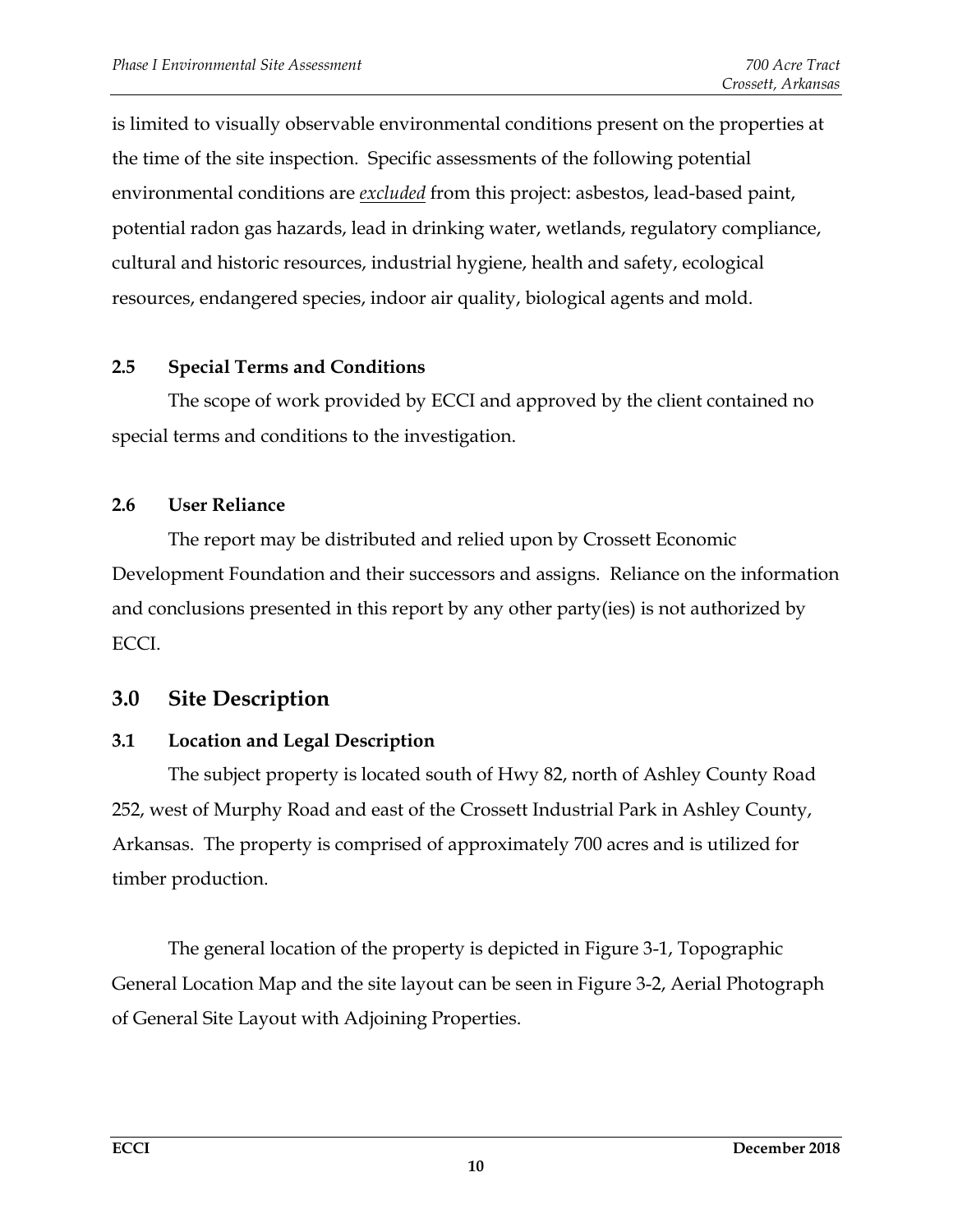

<span id="page-12-0"></span>

**7.5 Minute Topographic Map Crossett, Arkansas Source: USGS/ Environmental Data Resources, Inc. Approximate Location - Not to Scale**

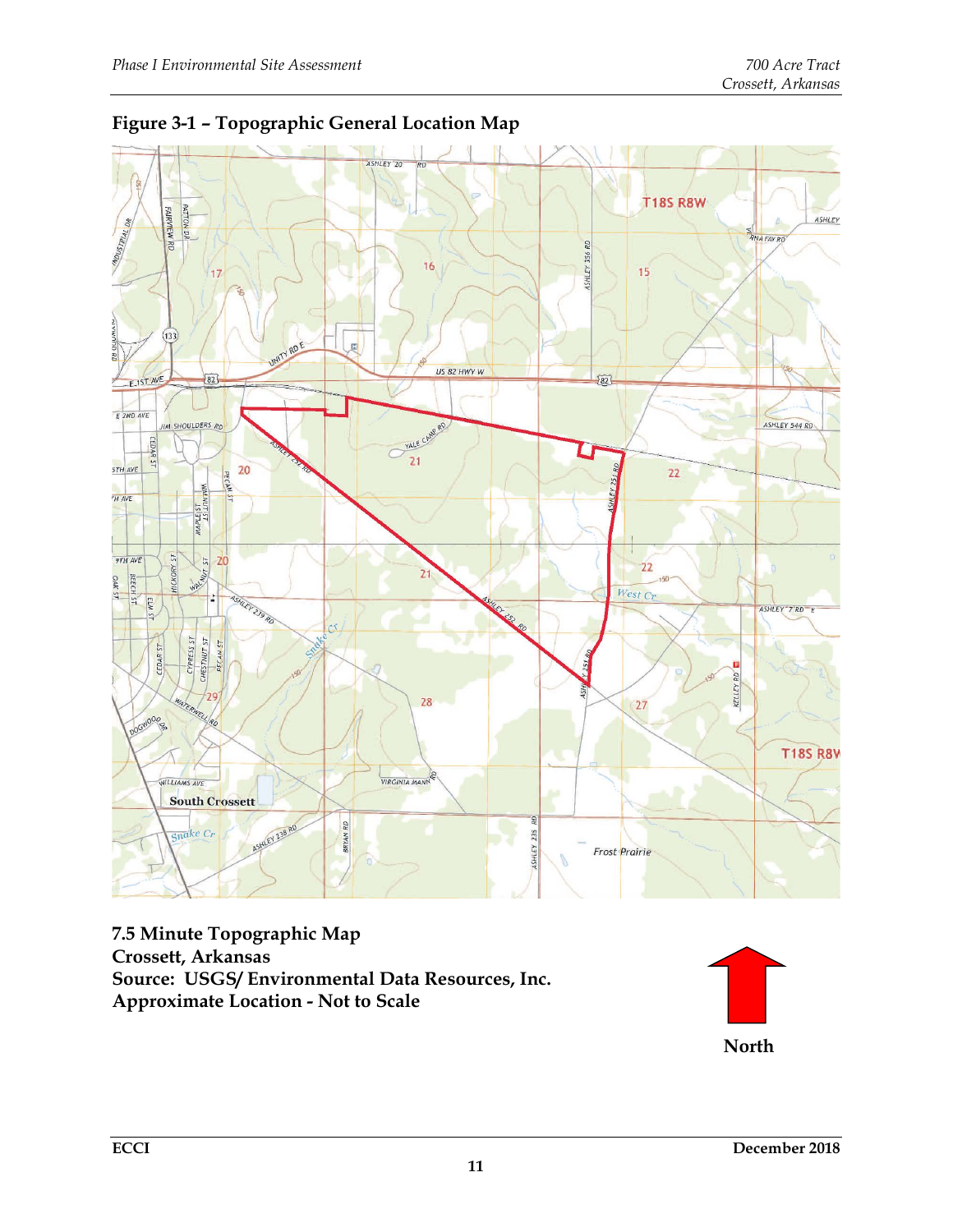

<span id="page-13-0"></span>

**Subject Property Crossett, Arkansas Source: USDA/Environmental Data Resources, Inc. Approximate Boundaries - Not to Scale North**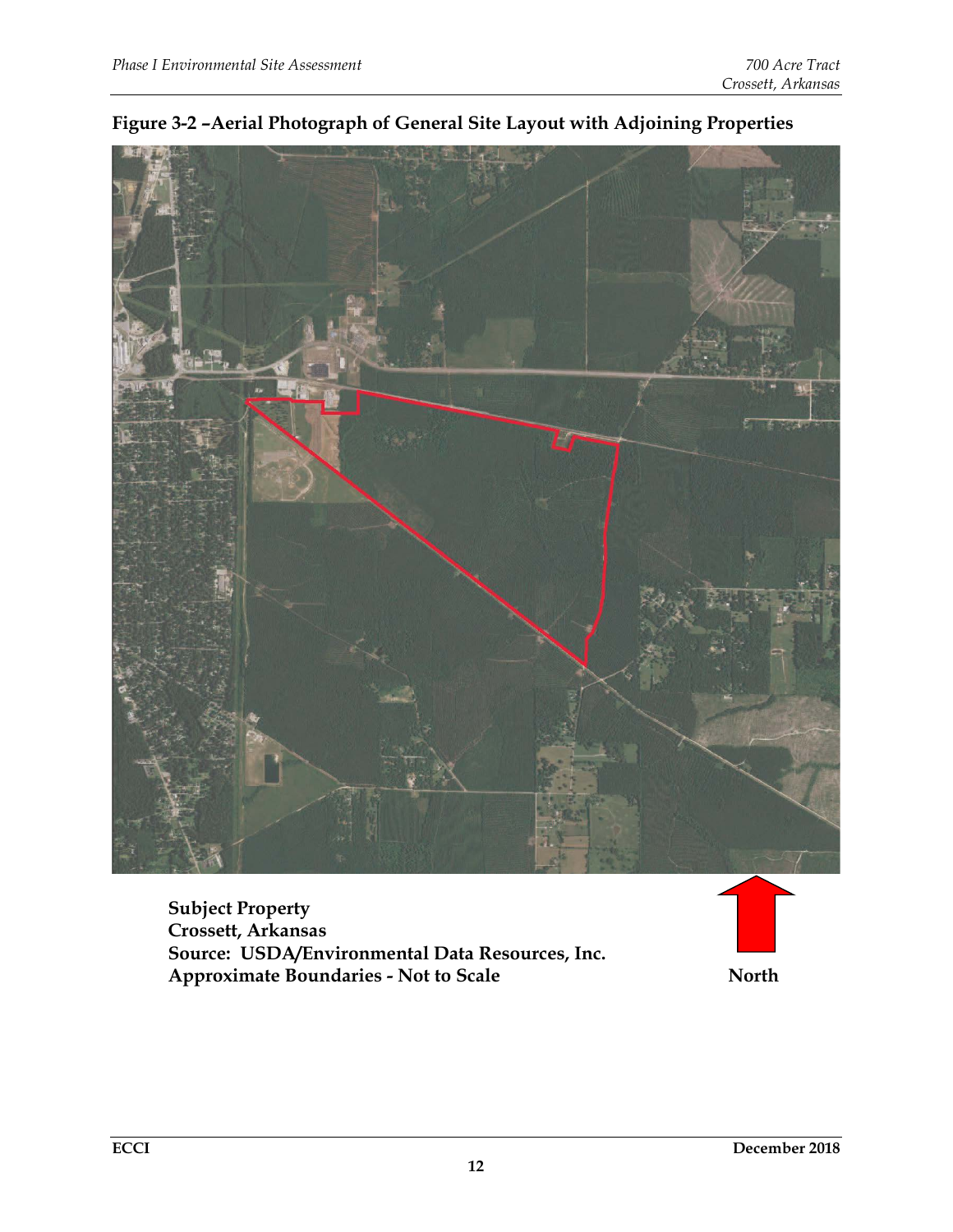#### <span id="page-14-0"></span>**3.2 Site and Vicinity General Characteristics**

This 700-acre tract is located in the eastern portion of Crossett, Arkansas. The property lies between Highway 82, Wellfield Road, Ashley County Road 252, and Murphy Road. The adjacent properties to the west are industrial facilities and the remaining surrounding properties in timber production.

#### <span id="page-14-1"></span>**3.3 Current Use of the Property**

The Yale Girl Scout Camp is located on the northwest portion of the property. The primary use for the property is timber production. The property appears relatively flat but drains primarily to the west-northwest.

#### <span id="page-14-2"></span>**3.4 Descriptions of Structures, Roads, Other Improvements on the Site**

The property has a dirt road, Yale Camp Road entrance that extends into the western portion of the property. At the end of Yale Camp Road is the Yale Girl Scout Camp. The camp has several small cabins used by girl scouts and a larger community building all located around the circle drive at the end of Yale Camp Road. There are no other improvements on the property. Photographs of the subject property are included in Appendix B.

#### <span id="page-14-3"></span>**3.5 Site Utilities**

There are no utilities located on the property. However, there are utilities on the adjacent properties to the east.

#### <span id="page-14-4"></span>**3.6 Current Use of the Adjoining Properties**

<span id="page-14-5"></span>There is a car dealership and medical offices to the north and west of the subject property, north of Hwy 82. There are industrial properties and a new city owned fire station to the west of the subject property. To the southwest is a city park. The remaining surrounding properties are in timber production. Highway 82 to the north, of the property, is being widened from a two-lane highway to a four-lane highway.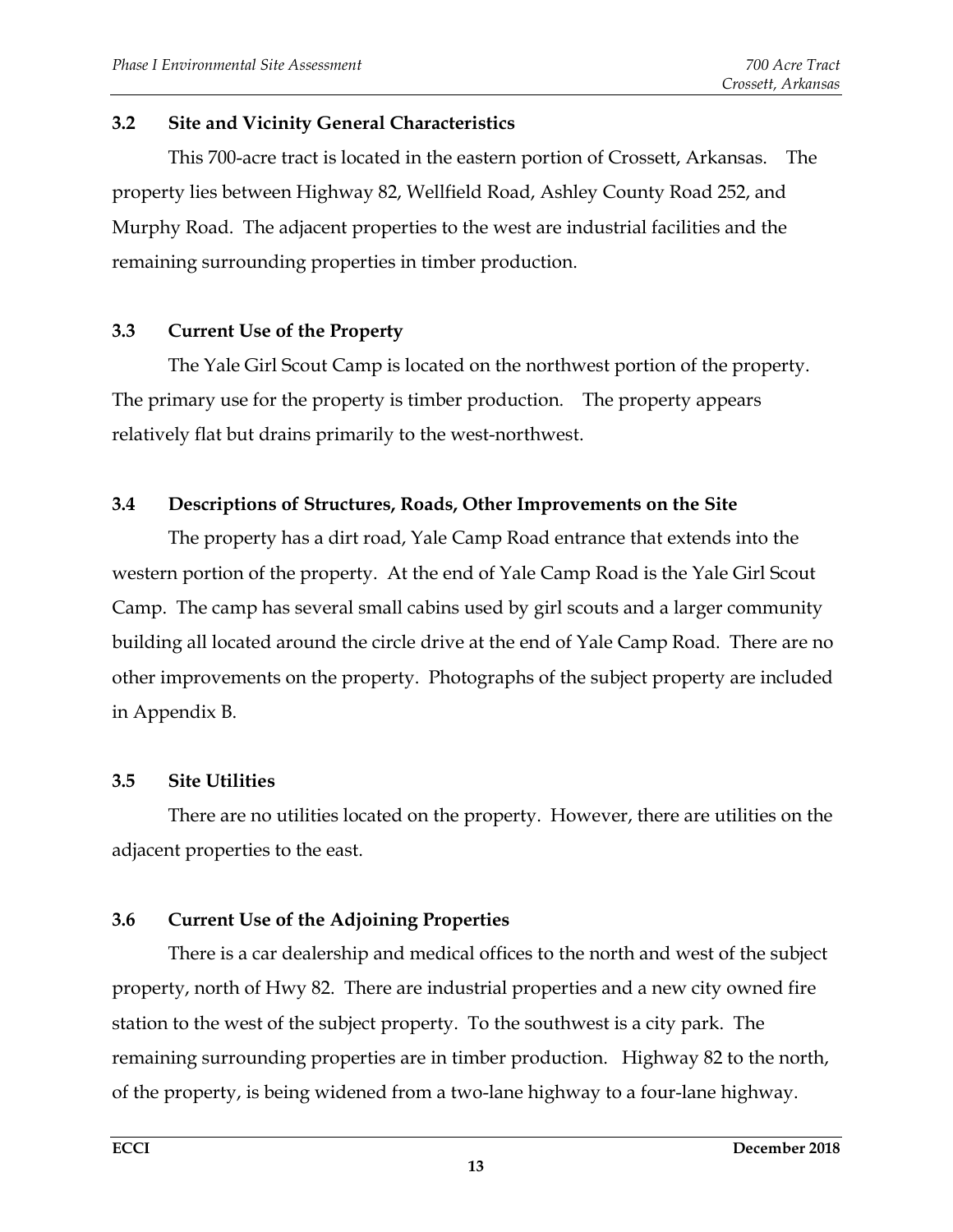# **4.0 User Provided Information**

#### <span id="page-15-0"></span>**4.1 Title Records**

ECCI was not provided with documentation of the title history of the subject property for this Phase I ESA.

#### <span id="page-15-1"></span>**4.2 Environmental Liens or Activity and Use Limitations**

No records of environmental liens or activity and use limitations were identified as being associated with the property or were provided to ECCI by the user.

#### <span id="page-15-2"></span>**4.3 Specialized Knowledge**

The client did not provide ECCI with any information related to specialized knowledge of the subject property beyond that information discussed in the previous Phase I ESAs.

#### <span id="page-15-3"></span>**4.4 Commonly Known or Reasonably Ascertainable Information**

ECCI does not have any commonly known or reasonably ascertainable information about the subject property that is material to recognized environmental conditions in connection with the subject property.

#### <span id="page-15-4"></span>**4.5 Owner, Property Manager, and Occupant Information**

The Mike Smith indicated that the property has been owned for timber production for more than 50 years. The property has been owned by Georgia Pacific, Plum Creek and now by Weyerhaeuser.

#### <span id="page-15-5"></span>**4.6 Reason for Performing Phase I**

ESAs are generally requested to qualify for a landowner liability protection under CERCLA. These protections include the following:

<sup>•</sup> **Bona Fide Prospective Purchase Liability Protection** a person may qualify as a bona fide prospective purchaser if, among other requirements, such person made "all appropriate inquiries into the previous ownership and uses of the facility in accordance with generally accepted good commercial and customary standards and practices." Knowledge of contamination resulting from all appropriate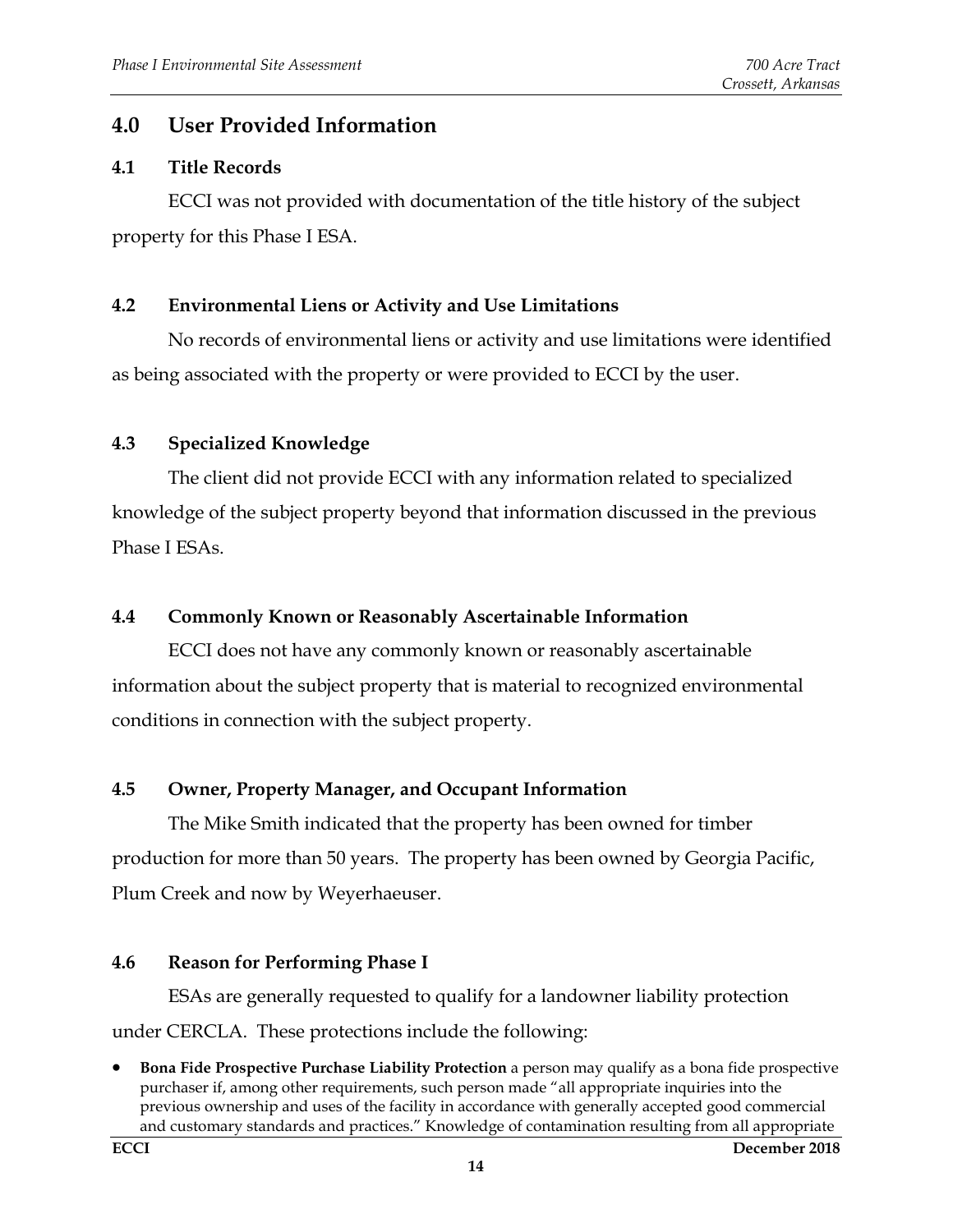inquiries would not generally preclude this liability protection. A person must make all appropriate inquiries on or before the date of purchase. The facility must have been purchased after April 11, 2002.

- **Contiguous Property Owner Liability Protection** a person may qualify for the contiguous property owner liability protection if, among other requirements, such person owns real property that is contiguous to, and that is or may be contaminated by hazardous substances from other real property that is not owned by that person. Furthermore, such person conducted all appropriate inquiries at the time of acquisition of the property and did not know or have reason to know that the property was or could be contaminated by a release or threatened release from the contiguous property. The all appropriate inquiries must not result in knowledge of contamination. If it does, then such person did "know" or "had reason to know" of contamination and would not be eligible for the contiguous property owner liability protection.
- **Innocent Land Owner Defense** a person may qualify as one of three types of innocent landowners: (i) a person who "did not know and had no reason to know" that contamination existed on the property at the time the purchaser acquired the property; (ii) a government entity which acquired the property by escheat, or through any other involuntary transfer or acquisition, or through the exercise of eminent domain authority by purchase or condemnation; and (iii) a person who "acquired the facility by inheritance or bequest." To qualify for the innocent landowner defense, such person must have made all appropriate inquiries on or before the date of purchase. Furthermore, the all appropriate inquiries must not have resulted in knowledge of the contamination. If it does, then such person did "know" or "had reason to know" of contamination and would not be eligible for the innocent landowner defense.

This Phase I ESA and report was prepared by ECCI at the request of the Crossett Economic Development Foundation to qualify as a bona fide prospective purchaser for liability protection.

# <span id="page-16-0"></span>**5.0 Records Review**

# <span id="page-16-1"></span>**5.1 Standard Environmental Record Sources**

ECCI obtains information regarding federal environmental databases from EDR in Southport, Connecticut. These databases contain site-specific information regarding a variety of potential environmental concerns including hazardous waste activities, the operation of aboveground and underground storage tanks, remediation investigations performed by the EPA, and other items. During this search, numerous databases are reviewed to identify sites which are in close proximity to the property and which may present a potential environmental risk to the property. The databases searched are detailed in the EDR Radius Map Report that presents information identifying any facilities found in the ASTM search radius, including the subject property. For this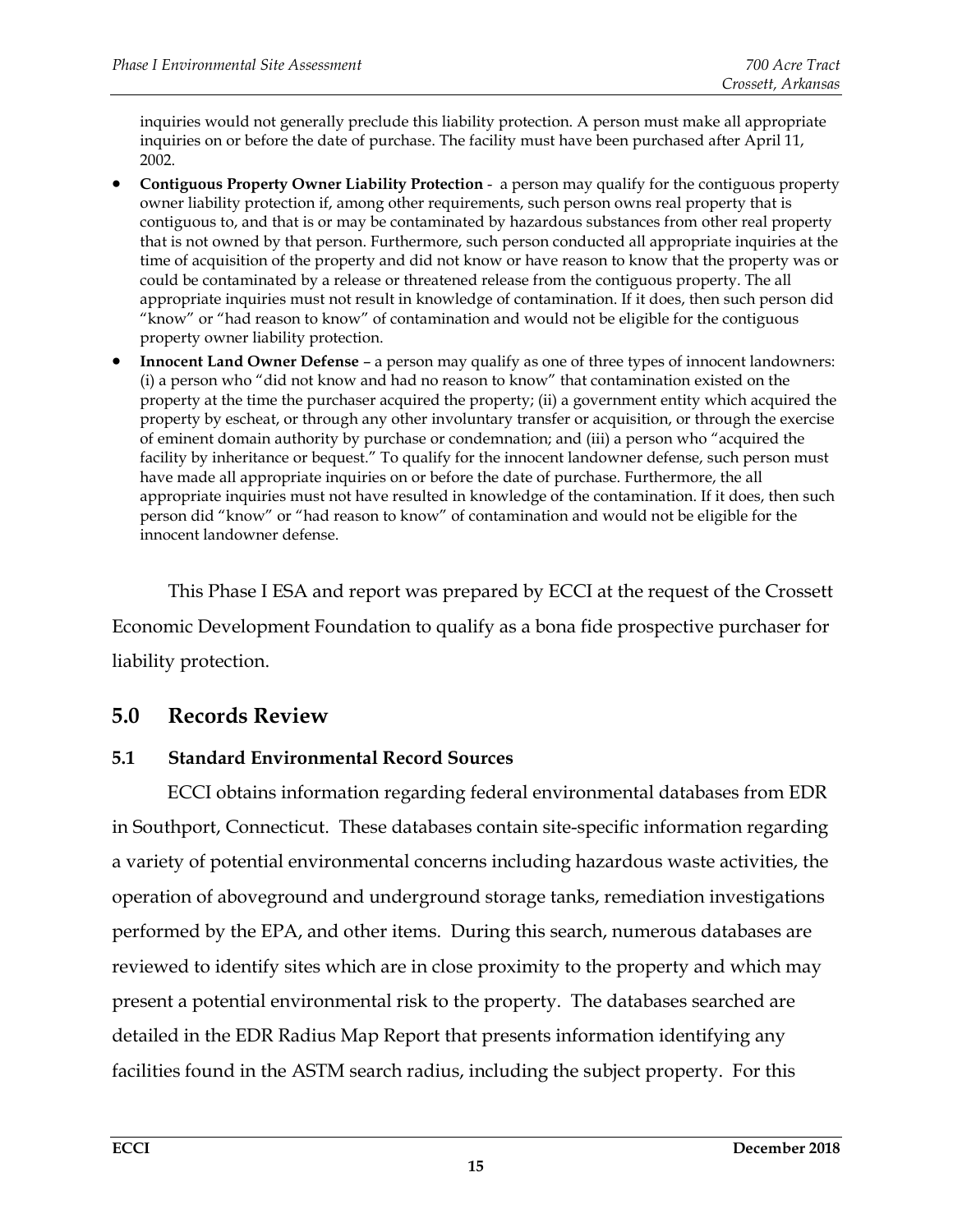Phase I ESA, the EDR Radius Map Report identified only one property in the specific records types searched. Information for this site is included in Table 5.1.

The EDR Zip Code Scan Report identifies sites in three ways; mapped sites, orphan sites, and zip code scan sites. The EDR Zip Code Scan Report identified other sites that were not mapped due to poor, duplicate, or inadequate addresses. ECCI has made a reasonable effort to reconcile this information utilizing resources which ECCI currently has available to determine if any of the sites located in Zip Code Scan Report were located within the approximate minimum search distances. There were four orphan sites reported. The Georgia Pacific Timber facility was listed as an orphan. The site is listed as an archived RCRA NonGen/NLR (no longer regulated).

A copy of the EDR Radius Map Report detailing all databases searched is included in Appendix C.

The sites identified in the EDR Radius Map database report within the ASTM search distances from the subject property are summarized in Table 5.1 below.

| Map and Zip Code Identified Sites | Database Information                             |
|-----------------------------------|--------------------------------------------------|
| Alvar Resins, Inc.                | RCRA-LQG - This site is listed as a large        |
| 141 Mac McGoogan Drive            | quantity generator of hazardous waste. The       |
| Crossett, AR 71635                | site generates 1,000 kilograms or more per       |
| West northwest 472 feet           | month of hazardous waste. There were six         |
| Lower elevation of 167 feet       | written informal and two written formal          |
|                                   | enforcement actions taken by ADEQ. Items         |
| RCRA-LQG                          | cited were in used oil, facility standards,      |
| <b>FINDS</b>                      | contingency plan and emergency procedures,       |
| <b>ECHO</b>                       | container use, and pre-transport.                |
|                                   | FINDS - This site is listed on the ADEQ          |
|                                   | permits database as having an air permit,        |
|                                   | NPDES permit, and a RCRA permit.                 |
|                                   | ECHO - This site is listed on the online<br>Β.   |
|                                   | <b>Enforcement and Compliance History Online</b> |
|                                   | database managed by the EPA. No violations       |
|                                   | were listed on this database.                    |
|                                   |                                                  |

<span id="page-17-0"></span>

| Table 5.1 - Sites Identified in Records Review |  |  |  |
|------------------------------------------------|--|--|--|
|------------------------------------------------|--|--|--|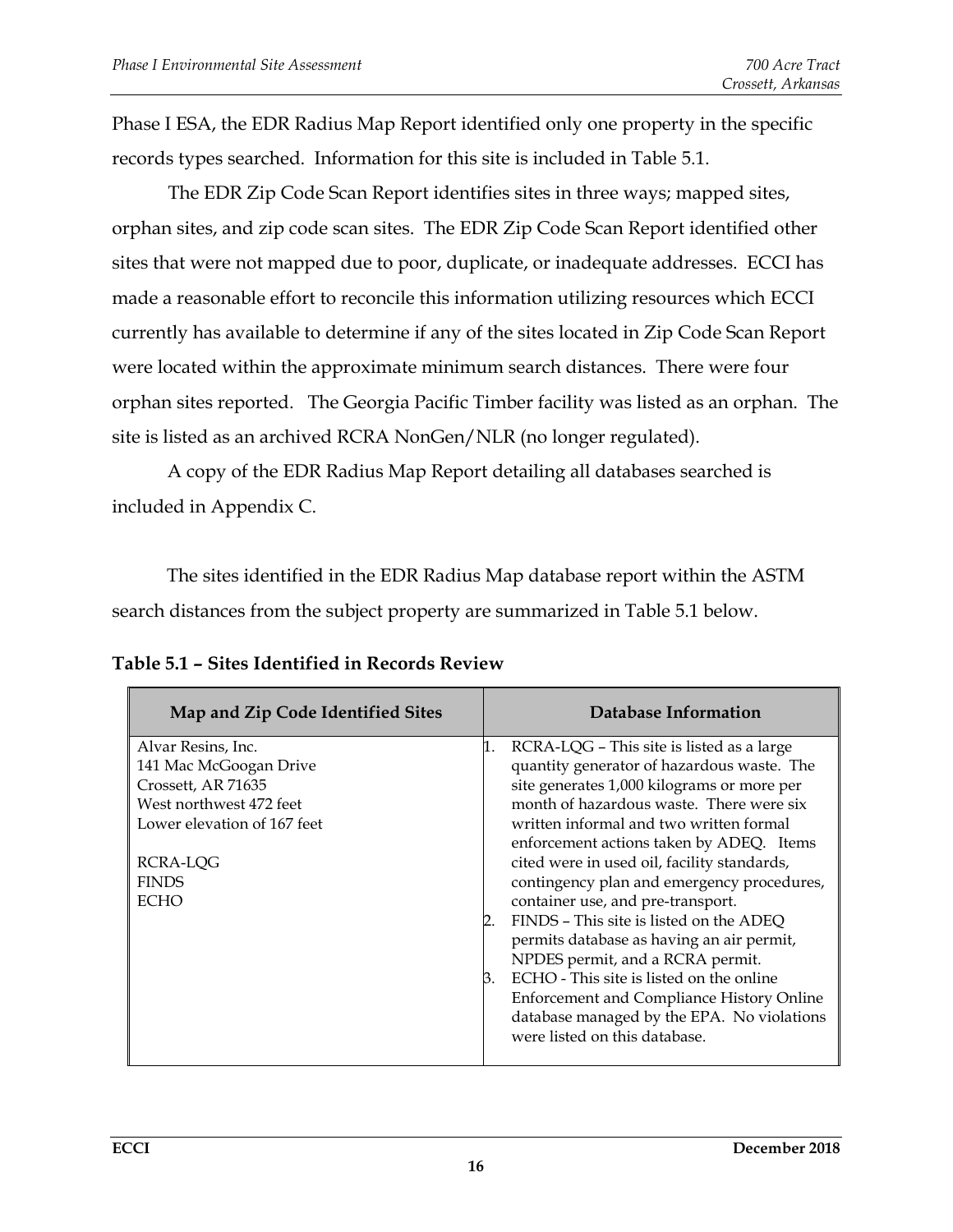#### <span id="page-18-0"></span>**5.2 Agency File Review/Other Available Records**

No other records or reports were reviewed.

#### <span id="page-18-1"></span>**5.3 Fire Department**

ECCI did not interview the Crossett Fire Department to see if they have been to the subject property for any fires or chemical releases. The subject property has been used historically for timber production.

#### <span id="page-18-2"></span>**5.4 Health Department**

ECCI did not contact the Ashley County Health Unit of the Arkansas Department of Health regarding any responses the department has had at the property, because of the historical use of the property.

#### <span id="page-18-3"></span>**5.5 Specialized Information, Prior Reports and Other Documentation**

ECCI did not use any specialized information, prior reports or other documentation in the preparation of this report.

#### <span id="page-18-4"></span>**5.6 Physical Setting Source(s)**

The ASTM Standard requires that the USGS Topographic Map for the subject property be reviewed as standard practice. The target property address is located in the Crossett North and Crossett South, Arkansas Quadrangles. The map is shown as Figure 3-1 of this report. The property is located at roughly 170 feet above mean sea level.

#### **5.6.1 Surface Water Characteristics**

<span id="page-18-5"></span>The site investigation and review of the USGS topographic maps found that the property gradient is generally to the west-northwest.

#### **5.6.2 Groundwater and Soil Characteristics**

<span id="page-18-6"></span>Groundwater flow direction and velocity is determined by using sitespecific geologic and soil strata data. Other information, such as geologic age identification, rock stratigraphic unit, and soil characteristic data is also used to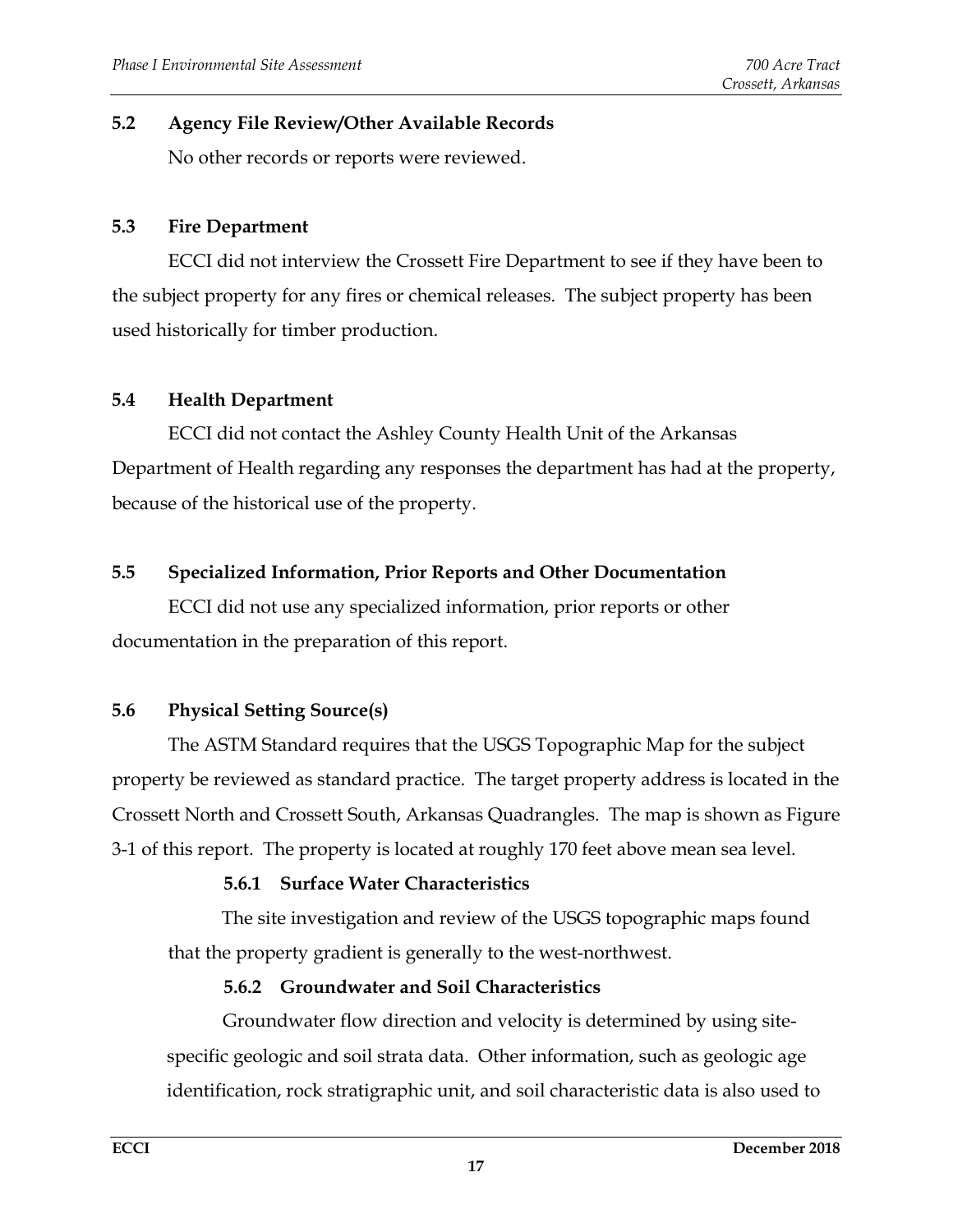determine groundwater characteristics. General groundwater flow for the site is not reported. The general topographic gradient is to the general south.

Information provided by EDR detailed one Rock Stratigraphic Unit for the area. Geologic information in the general area of the subject property is reported as being of the Cenozoic Era within the Quaternary System and the Pleistocene Series. The Geologic Age Identification category is a stratified sequence.

According to the U.S. Department of Agriculture's (USDA) Soil Conservation Service (SCS) surveys, there is one soil component occurring on the subject property. The soil type is identified as Henry Soil. The surface soil texture of the Henry soils is that of silt loam. These soils are classified within Hydrological Group D which have very slow infiltration rates. These soils are poorly drained and the corrosion potential for uncoated steel in this type of soil is high. Detailed information on soils data is presented in the EDR Radius Map Report included in Appendix C.

#### **5.6.3 Flood Zone Map**

<span id="page-19-0"></span>ECCI reviewed the EDR GeoCheck report, and according to the EDR Detail Map, the southwestern portion of the property is located within the 100 year floodplain.

#### <span id="page-19-1"></span>**5.7 Historical Use Information on the Property**

The subject property is located in Ashley County in the eastern portion of the city of Crossett, Arkansas. The Girl Scout camp is visible on the 1949 aerial photo. The remaining portions of the subject property appear vacant at the time of the 1949 photo. For this report, ECCI utilized historical topographic maps, aerial photos, and other information from EDR and ADEQ.

#### **5.7.1 Aerial Photographs**

<span id="page-19-2"></span>Historical aerial photos dating back to 1949 depict the character of the site and surrounding areas. Copies of the aerial photographs received from EDR are included in Appendix D. A brief description of each aerial photograph is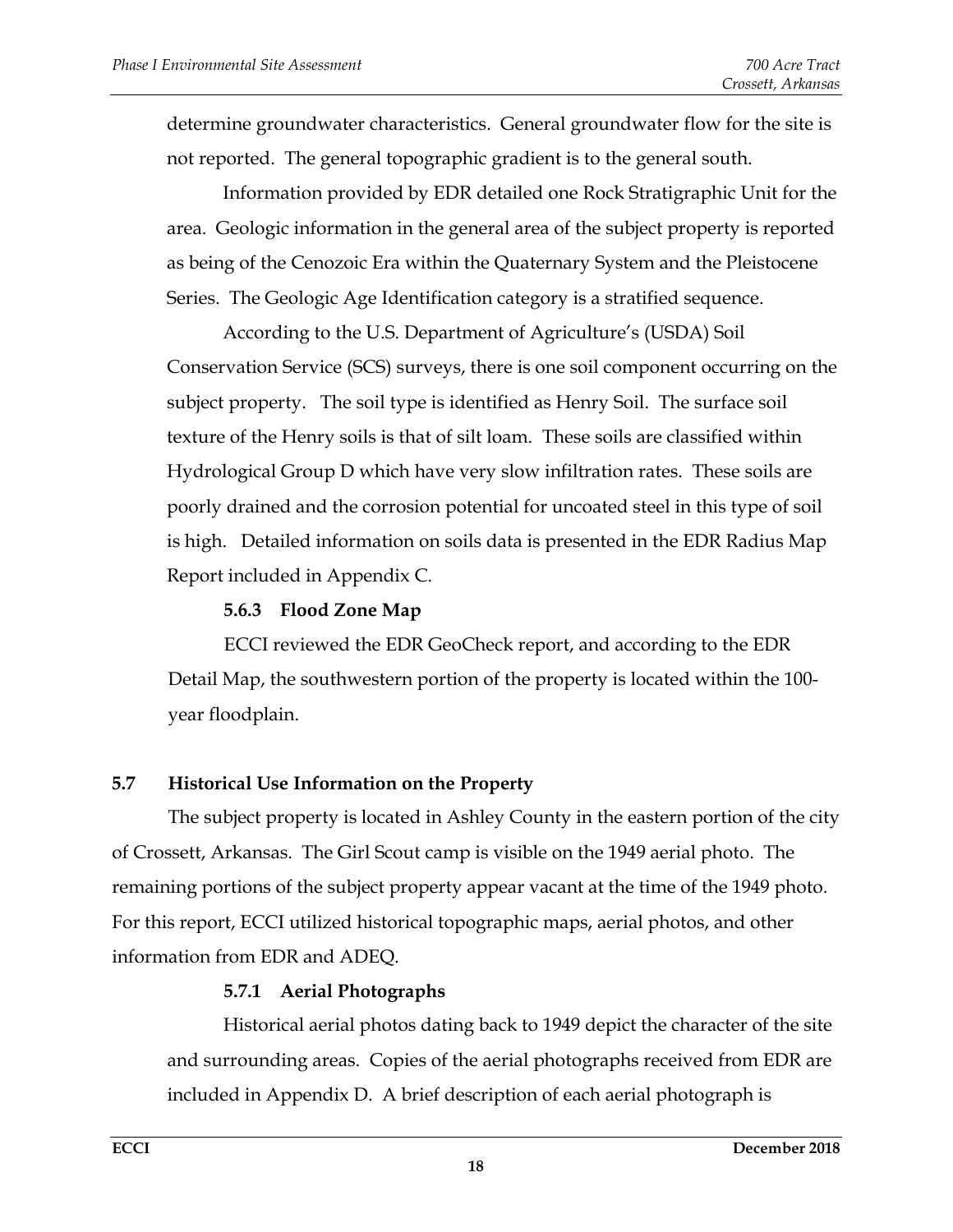<span id="page-20-1"></span>presented in Table 5.2 below.

#### **Table 5.2 – Aerial Photograph Descriptions**

| Year             | Description                                                                         |  |
|------------------|-------------------------------------------------------------------------------------|--|
|                  | This aerial photograph depicts the girl scout camp on the northwest portion of the  |  |
|                  | property. The subject property and surrounding lands are otherwise depicted as      |  |
| 1949             | wooded properties. The Arkansas and Louisiana Missouri Rail Line is visible on the  |  |
|                  | norther boundary. Highway 82 is also visible to the north beyond the rail line. The |  |
|                  | county roads to the south and east are also present.                                |  |
| 1972             | This photo depicts the subject and surrounding properties similarly as the previous |  |
|                  | photos. The roads appeared to have been improved.                                   |  |
| 1989, 1990,      | The surrounding properties to the north, south, and east have had some development. |  |
| and 1994         | The subject property appears as it did in the previous photos.                      |  |
|                  | The middle section of the subject property has been clear cut. The Georgia Pacific  |  |
| 2006             | property located along the rail line along the northeastern portion of the subject  |  |
|                  | property is visible. There has been some development of the properties to the west, |  |
|                  | north and east.                                                                     |  |
| 2010             | The southwestern portion of the property has been clear cut. Development has        |  |
|                  | increased in the surrounding properties.                                            |  |
| 2013 and<br>2017 | The subject and surrounding properties are shown as they appear today.              |  |

#### **5.7.2 Topographic Map**

<span id="page-20-0"></span>Historical topographic maps dated back to 1973 were available and were reviewed for this Phase I ESA. Copies of the topographic maps produced by the USGS were received from EDR. These maps can be found in Appendix D. A brief description of these maps is presented in Table 5.3 below.

**Table 5.3 – Topographic Map Description**

| Year | Description                                                                              |
|------|------------------------------------------------------------------------------------------|
|      | The map provided by EDR is made up of two quadrangles, North Crossett and South          |
| 1973 | Crossett. The map provided is a 7.5-minute map. The map depicts the Yale Girl Scout      |
|      | Camp on the subject property. The rest of the subject property appears vacant. The       |
|      | rail line, Hwy 82, and the county roads to the south and east are visible. There is some |
|      | development depicted on the north side of the Hwy 82 where a car dealership exists       |
|      | today. The remaining surrounding properties are drawn as vacant.                         |
|      | This is a 15-minute map titled Hamburg, Arkansas. Hamburg is approximately 13            |
| 1978 | miles from the subject property. The Yale camp is drawn on this map also. The            |
|      | subject property and the surrounding properties to the west, south and east appear as    |
|      | vacant.                                                                                  |
| 2002 | This 7.5-minute map is of the South Crossett quadrangle only. Only the southern most     |
|      | portions of the subject property are visible. The available subject and surrounding      |
|      | properties are drawn as vacant.                                                          |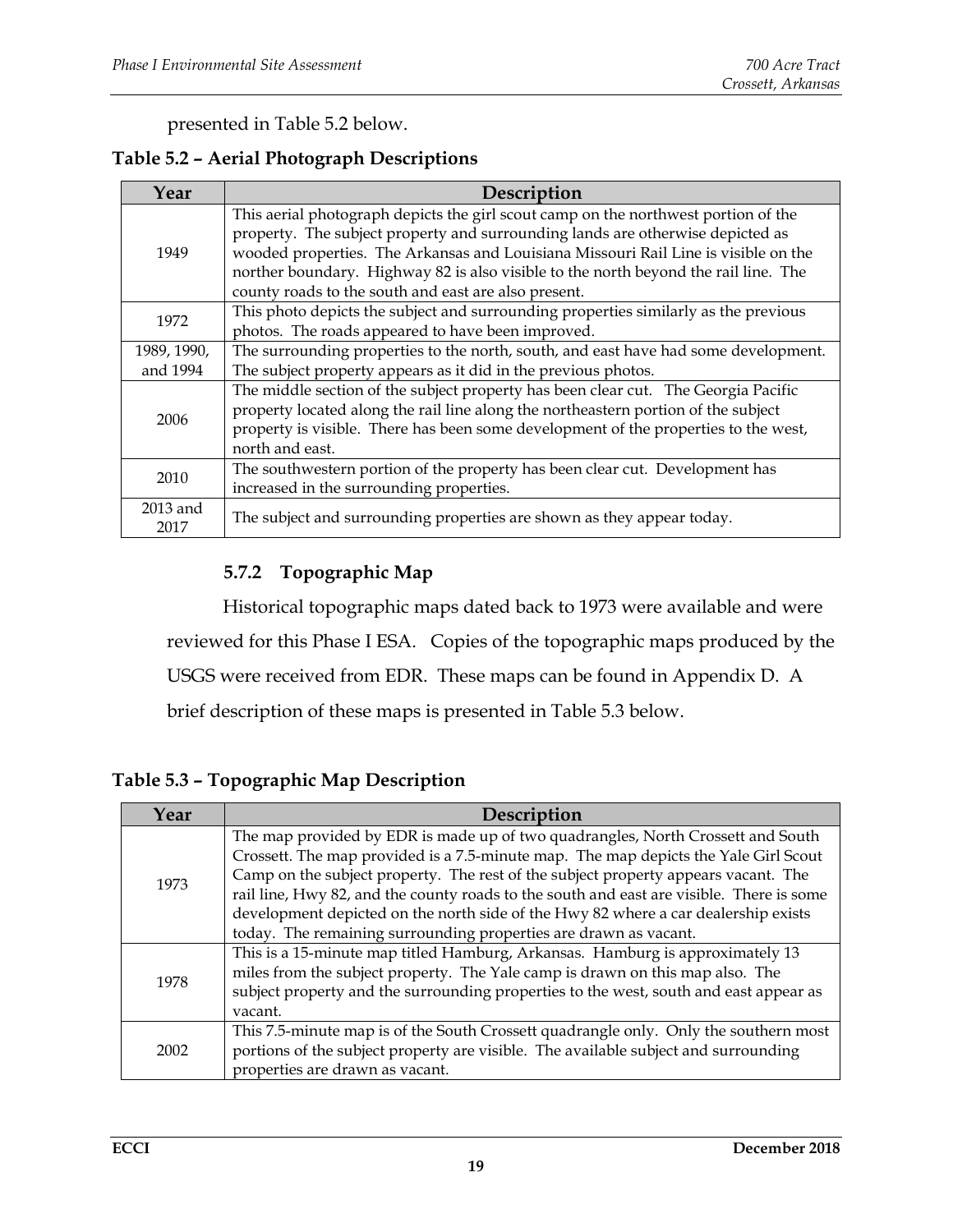| Year | Description                                                                                                                                                                      |
|------|----------------------------------------------------------------------------------------------------------------------------------------------------------------------------------|
| 2014 | This 7.5-minute map is made up from the North Crossett and South Crossett<br>quadrangles. No buildings are depicted on this map. There are no new roads<br>depicted on this map. |

#### **5.7.3 Sanborn Fire Insurance Maps**

<span id="page-21-0"></span>Fire Insurance Maps were produced for urban areas since the late 1800s and were utilized for determining fire hazards. When available, these maps are reviewed for further documentation concerning the historical use of the Property and surrounding area. Sanborn fire insurance maps were unavailable for the subject property. A copy of the Sanborn Fire Insurance Map report from EDR is presented in Appendix D.

#### <span id="page-21-1"></span>**5.8 City Directories**

City Directories are a screening tool designed to evaluate potential liability on a target property resulting from past activities at their facility and nearby sites. The City Directory Report includes a search of available city directory data at five year intervals. The City Directories Report lists the occupants on the target street of Hwy 82 West and Yale Camp Road which is the access road on the northwestern portion of the subject property. The report for Hwy 82 West dates back to 1995. The addresses listed in the City Directory appear to be residential in the vicinity of the subject property. A copy of the City Directory Report for that property is presented in Appendix D.

#### <span id="page-21-2"></span>**5.9 Historical Use Information on Adjoining Properties**

It appears that the subject and surrounding properties were developed for residential, commercial, and industrial uses during the period between 1972 and 1989.

#### <span id="page-21-3"></span>**6.0 Site Reconnaissance**

#### <span id="page-21-4"></span>**6.1 Methodology and Limiting Conditions**

Archival research, staff interviews, and visual site inspections were used to obtain the necessary information for preparation of this Phase I ESA. During the visual inspection, ECCI personnel used information gathered from the archival research to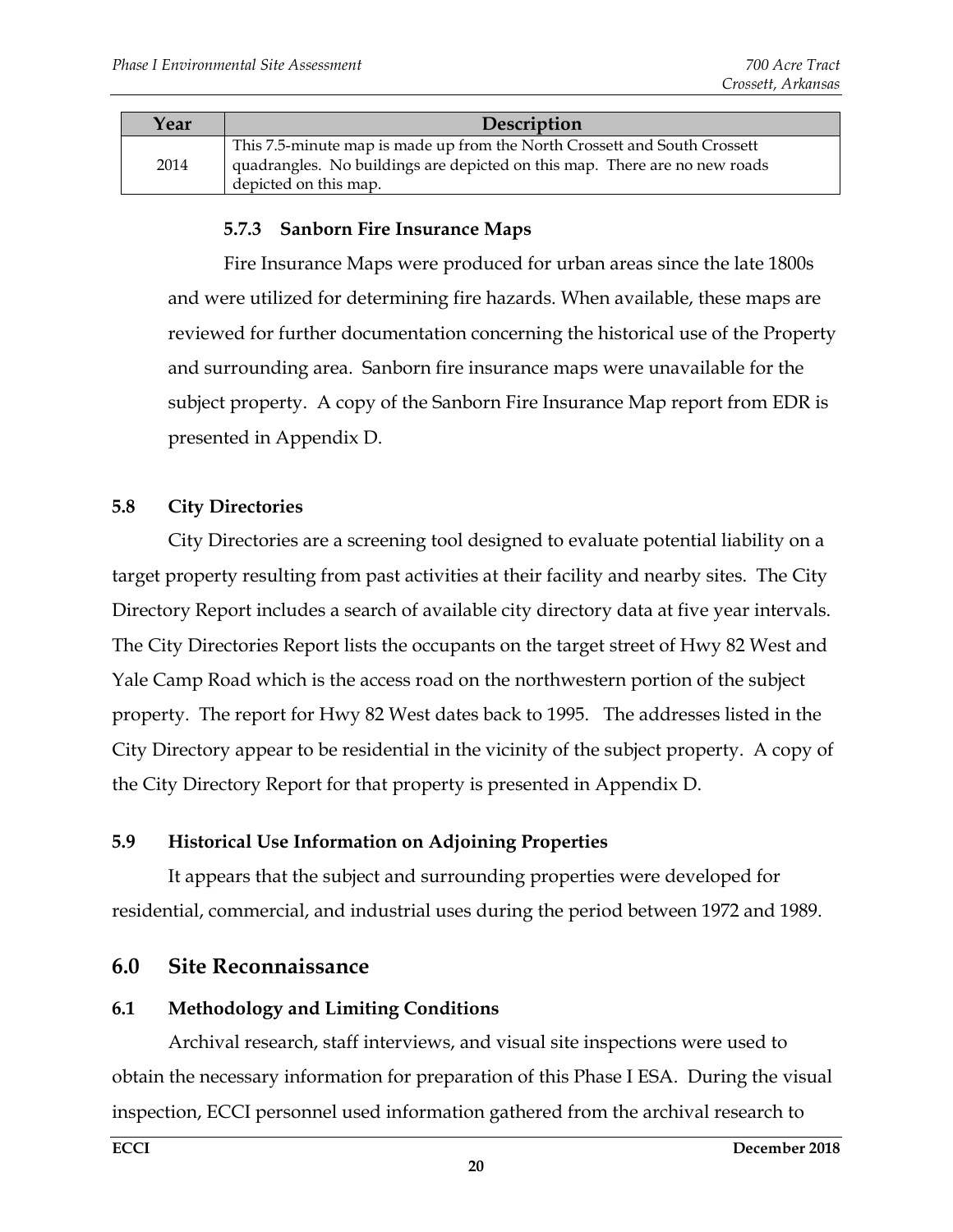identify possible recognized environmental conditions. Features inspected included: ditches, drains, soils and vegetation. The visual inspection also observed adjoining properties to identify potential sources of contamination that might have migrated or could migrate onto the subject property.

#### <span id="page-22-0"></span>**6.2 General Site Setting**

On December 5, 2018, Mr. Jeremy Stehle visited the subject property located in Crossett, Arkansas. The purpose of the site visit was to visually and physically observe the property and any structures located on the subject property. During the site reconnaissance, ECCI observed the current condition of the property. The observed conditions are described below.

The subject property is primarily used for timber production. The Yale Girl Scout Camp is located on the northwest portion of the subject property. There is a new city owned, full-time fire station, and industrial properties to the west of the subject property. There is a car dealership and medical offices to the north of Hwy 82 north and east of the subject property. The properties to the south and west are also in timber production. There is a city park to the southwest across the county road from the subject property.

The observations and findings are further noted below. Photographs of the subject property are included in Appendix B.

#### <span id="page-22-1"></span>**6.3 Site Reconnaissance Observations**

Table 6.1 identifies potential environmental concerns noted during the site reconnaissance. Discussion of these items is presented in the following sections.

|                                         | <b>Observation</b> |    | Additional  |
|-----------------------------------------|--------------------|----|-------------|
| Description                             | Yes                | No | Information |
| Hazardous Substances/Petroleum Products |                    |    |             |
| Storage Tanks (AST and UST)/Boilers     |                    |    |             |
| Odors                                   |                    |    |             |
| Pools of Liquid                         |                    |    |             |

<span id="page-22-2"></span>**Table 6.1 – Site Reconnaissance Observations**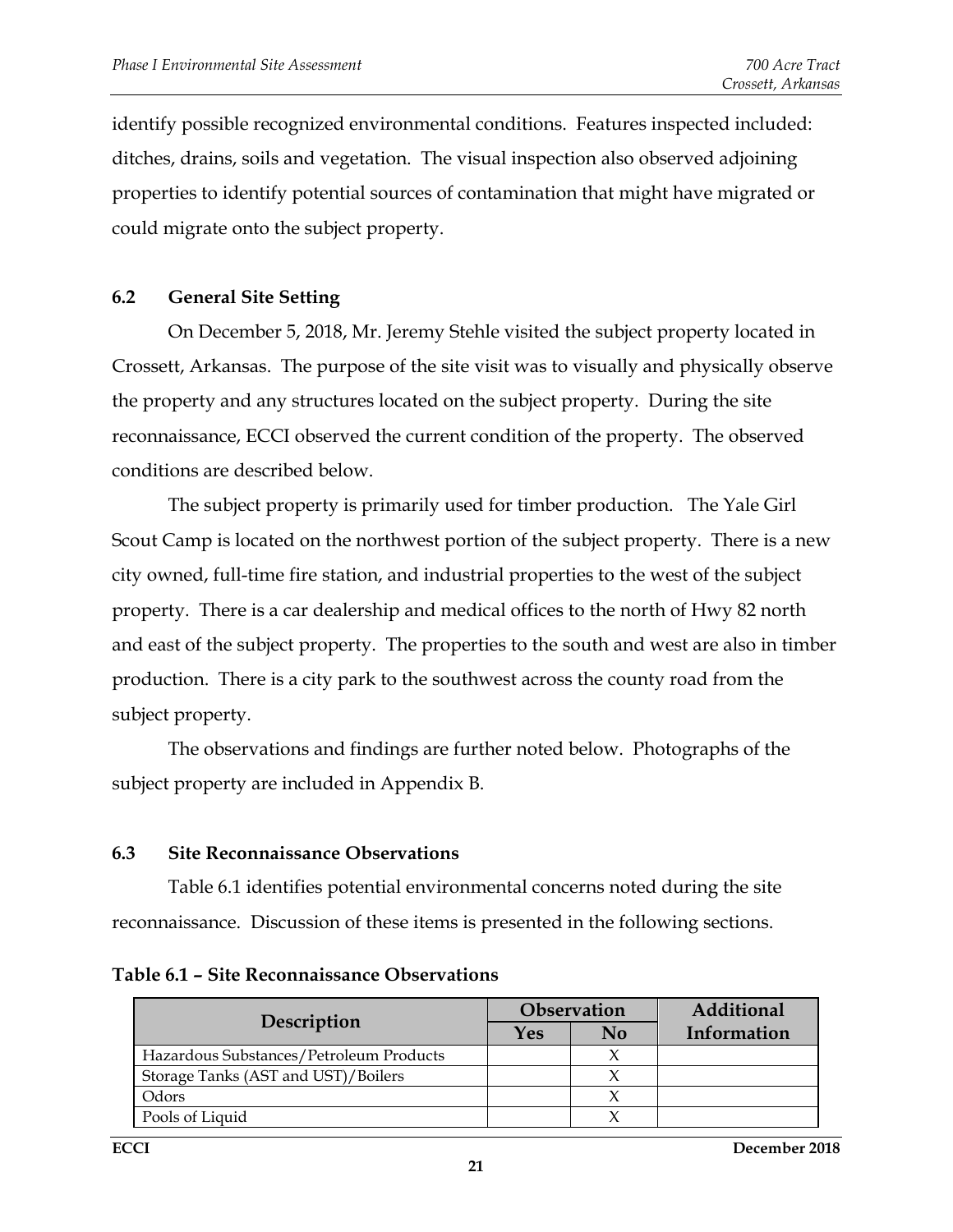|                                                   | Observation |                | Additional  |
|---------------------------------------------------|-------------|----------------|-------------|
| Description                                       | <b>Yes</b>  | N <sub>0</sub> | Information |
| Drums                                             |             | X              |             |
| Landfills                                         |             | X              |             |
| <b>Unidentified Substances Containers</b>         |             | X              |             |
| Potential PCB Equipment                           |             | X              |             |
| Pits, Ponds, Lagoons, and Surface<br>Impoundments |             | X              |             |
| Stained Concrete, Soil or Pavement                |             | X              |             |
| <b>Stressed Vegetation</b>                        |             | X              |             |
| Solid Waste                                       | X           |                |             |
| Wastewater                                        |             | X              |             |
| Wells                                             |             | X              |             |
| Septic Systems                                    |             | X              |             |
| <b>Trenches and Sumps</b>                         |             | X              |             |
| Drains and Pipes                                  |             | X              |             |
| Hydraulic Equipment                               |             | X              |             |
| Other                                             |             | X              |             |

#### <span id="page-23-0"></span>**6.3.1 Solid Waste**

Solid waste was found along the county roads that form the southern and western boundaries. The waste found was a dishwasher and indoor plumbing fixtures. Other household trash was also found along the county roads.

# **7.0 Interviews**

The purpose of the interviews conducted during the development of the ESA is primarily to support information obtained during this project.

#### <span id="page-23-1"></span>**7.1 Interview with Historical Owner's Representative, Site Manager, Occupant**

For this Phase I ESA, ECCI interviewed Mr. Mike Smith, representative of the property. Mr. Smith provided a timeline for the property ownership. The information provided by Mr. Smith was used throughout this report. The completed the Phase I questionnaire contained within Appendix D.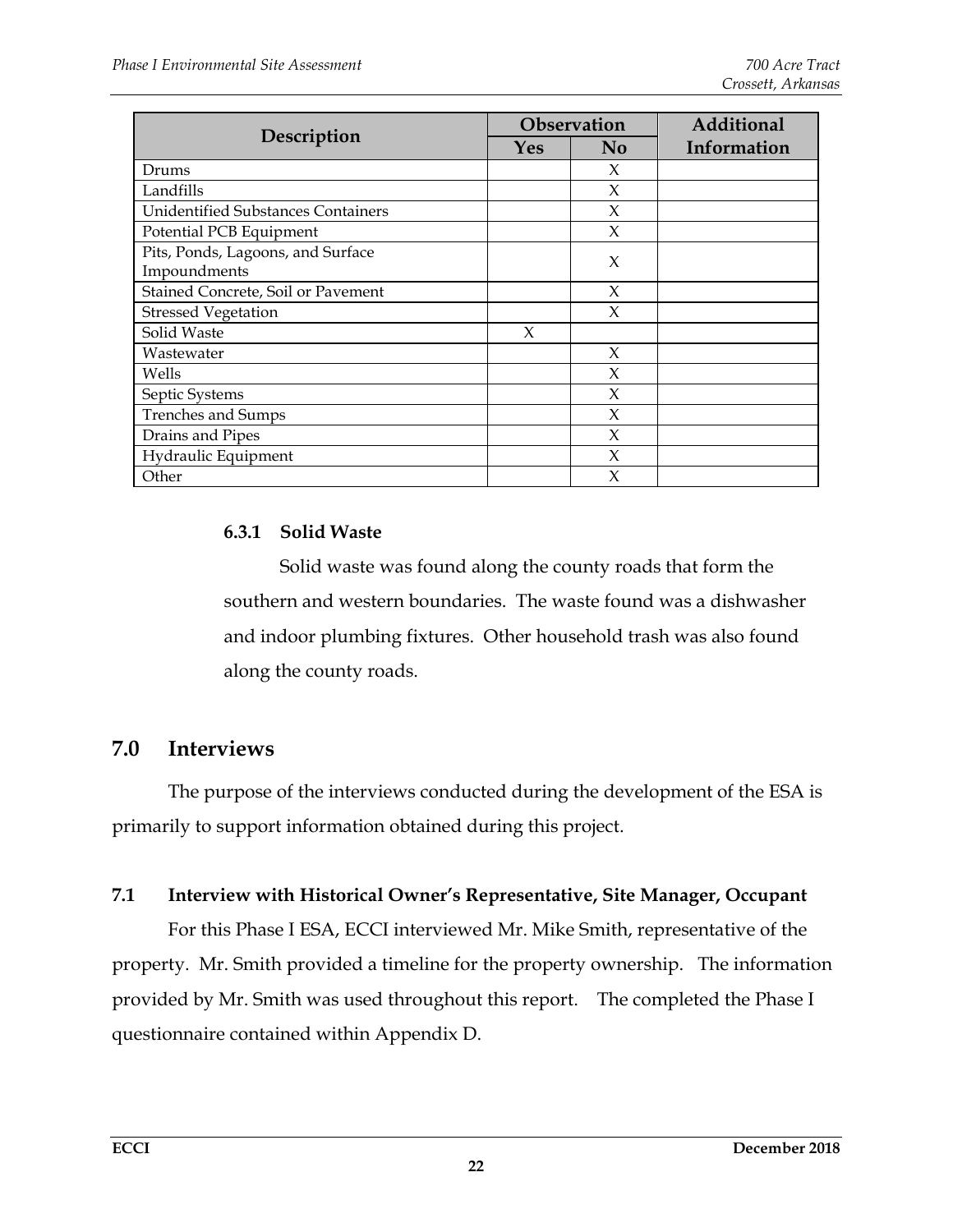#### <span id="page-24-0"></span>**7.2 Interviews with Local Government Officials**

ECCI did not contact the Crossett Fire Department to determine if they have responded to any fires or spills onsite due to the historic and current use of the subject property. ECCI did not contact the local health department officials due to the historic and current use of the property.

#### <span id="page-24-1"></span>**7.3 Interviews with Local Utilities**

The local utilities were not contacted by ECCI for this property because there are no utilities on the property.

# <span id="page-24-2"></span>**8.0 Findings, Opinions, and Conclusions**

This ESA has been performed in accordance with ASTM "*Phase I Environmental Site Assessment Standards*" (ASTM E1527-13) on the a 700-acre tract, located off of Highway 82 West in Crossett, Arkansas. Any exceptions to, or deletions from, this practice are described in Section 9.0 of this report.

**During the course of this project, ECCI performed a site reconnaissance, reviewed federal, state, and local records, and interviewed persons familiar with the property to ascertain historical use of the property and surrounding areas. ECCI did not observe any recognized environmental condition, controlled environmental conditions, or historical recognized environmental conditions on the subject property. Information on the findings and conclusions can be found in Table 8.1 below. Further descriptions and a summary of the site characteristics can be found in section 6.0.** 

<span id="page-24-3"></span>

|  |  | Table 8.1 - Summary of Findings, Opinion and Conclusions |
|--|--|----------------------------------------------------------|
|  |  |                                                          |

| <b>FINDINGS</b> | <b>SUMMARY</b>                                                                        |
|-----------------|---------------------------------------------------------------------------------------|
|                 | There were no spills reported on the subject property or the<br>surrounding property. |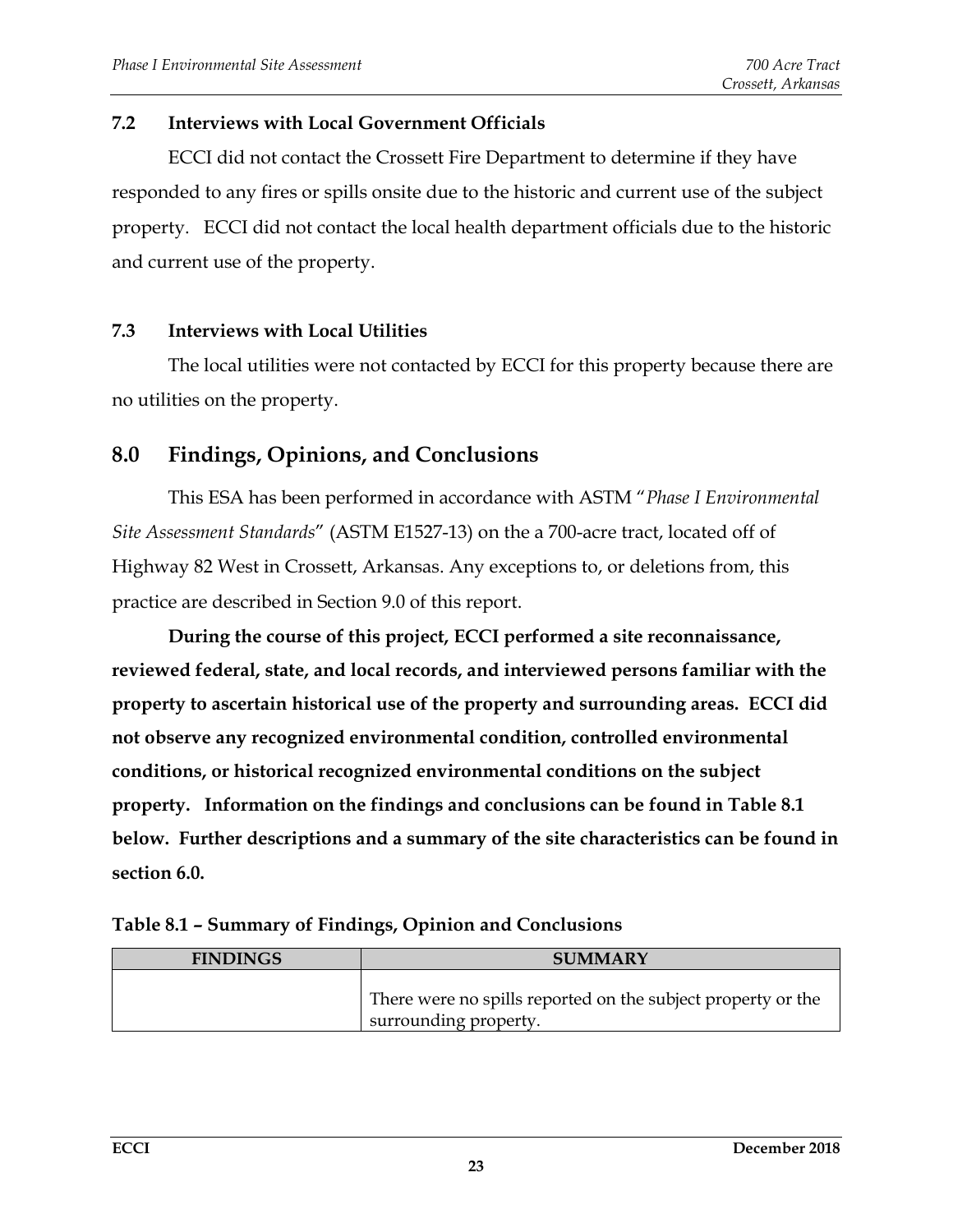| <b>FINDINGS</b>        | <b>SUMMARY</b>                                     |
|------------------------|----------------------------------------------------|
|                        | <b>OPINION AND CONCLUSION:</b>                     |
| Primarily Undeveloped  | ECCI did not observe any controlled environmental  |
| <b>Timber Property</b> | conditions, historical recognized environmental    |
|                        | conditions, or recognized environmental conditions |
|                        | on the subject property.                           |

The western adjacent property (Alvar Resins, Inc.), is identified in the EDR Radius Map Report as large quantity generator of hazardous waste. At the time of site inspection, a large number of totes were observed on the east of the main building. The northeastern adjacent property (Georgia Pacific), historically chipped used railroad ties to be sold as fuel source to other industries. ECCI did not observe any above ground storage tanks, ponds, pits, or lagoons. There were no records indicating that a reportable quantity release had occurred on these sites, however these sites could represent a "material threat" to the 700-acre tract property. Therefore, these sites could be considered to represent a potential material threat.

#### <span id="page-25-0"></span>**8.1 Data Gaps**

There were no data gaps encountered.

# <span id="page-25-1"></span>**8.2 Additional Investigation**

ECCI was not contracted to complete any additional investigations.

# <span id="page-25-2"></span>**9.0 Deviations**

This Phase I ESA was performed in general conformance with the scope and limitations of the American Society for Testing and Materials (ASTM) Practice E 1527 - 13, "*Environmental Site Assessments: Phase I Environmental Site Assessment"*.

# <span id="page-25-3"></span>**10.0 Additional Services**

ECCI was not contracted to perform any additional investigation or services regarding the subject property.